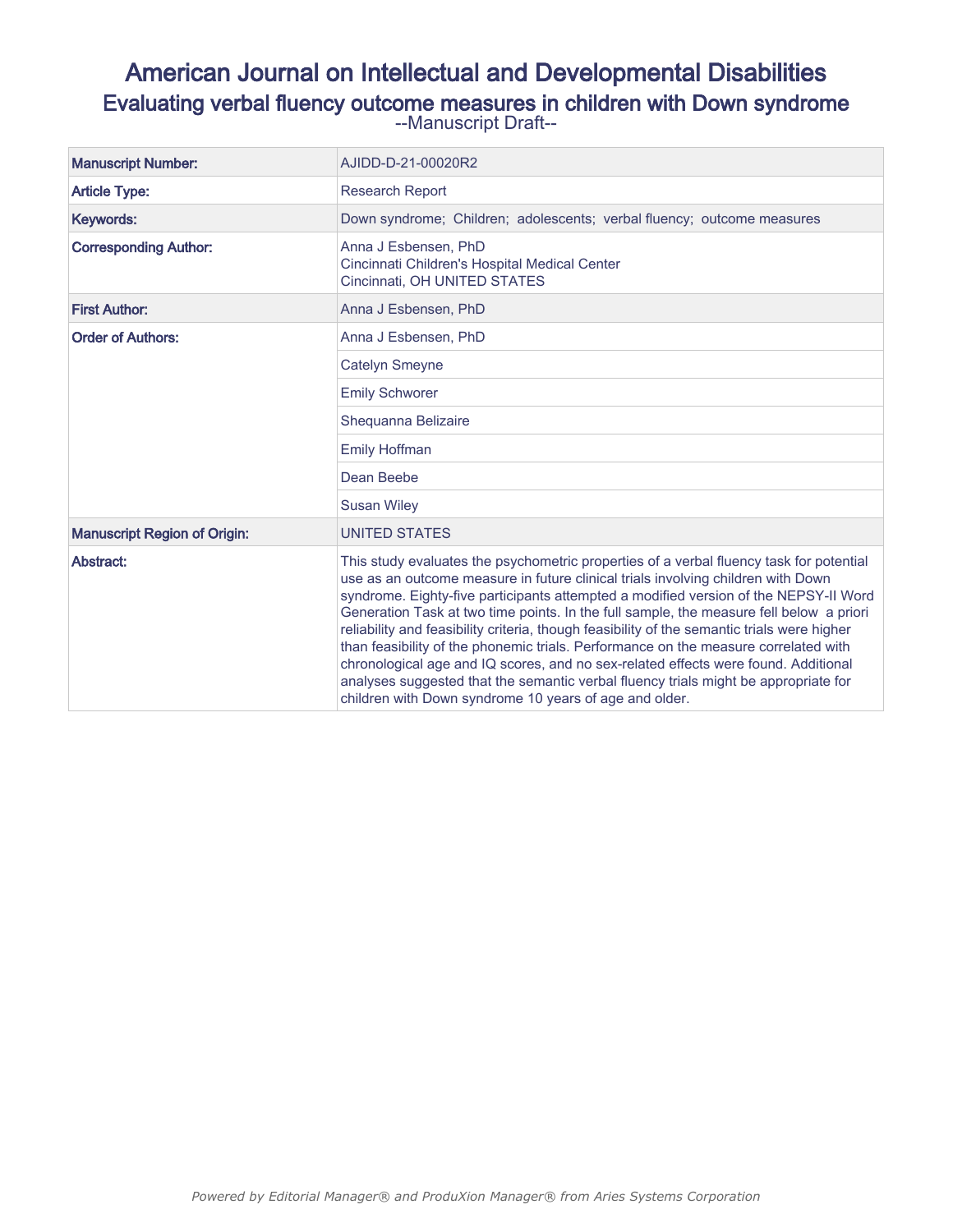#### VERBAL FLUENCY IN DOWN SYNDROME 1 1

Evaluating Verbal Fluency Outcome Measures in Children with Down Syndrome

## Abstract

This study evaluates the psychometric properties of a verbal fluency task for potential use as an outcome measure in future clinical trials involving children with Down syndrome. Eightyfive participants attempted a modified version of the NEPSY-II Word Generation Task at two time points. In the full sample, the measure fell below *a priori* reliability and feasibility criteria, though feasibility of the semantic trials were higher than feasibility of the phonemic trials. Performance on the measure correlated with chronological age and IQ scores, and no sex-related effects were found. Additional analyses suggested that the semantic verbal fluency trials might be appropriate for children with Down syndrome 10 years of age and older.

*Keywords:* Down syndrome, children, adolescents, verbal fluency, outcome measures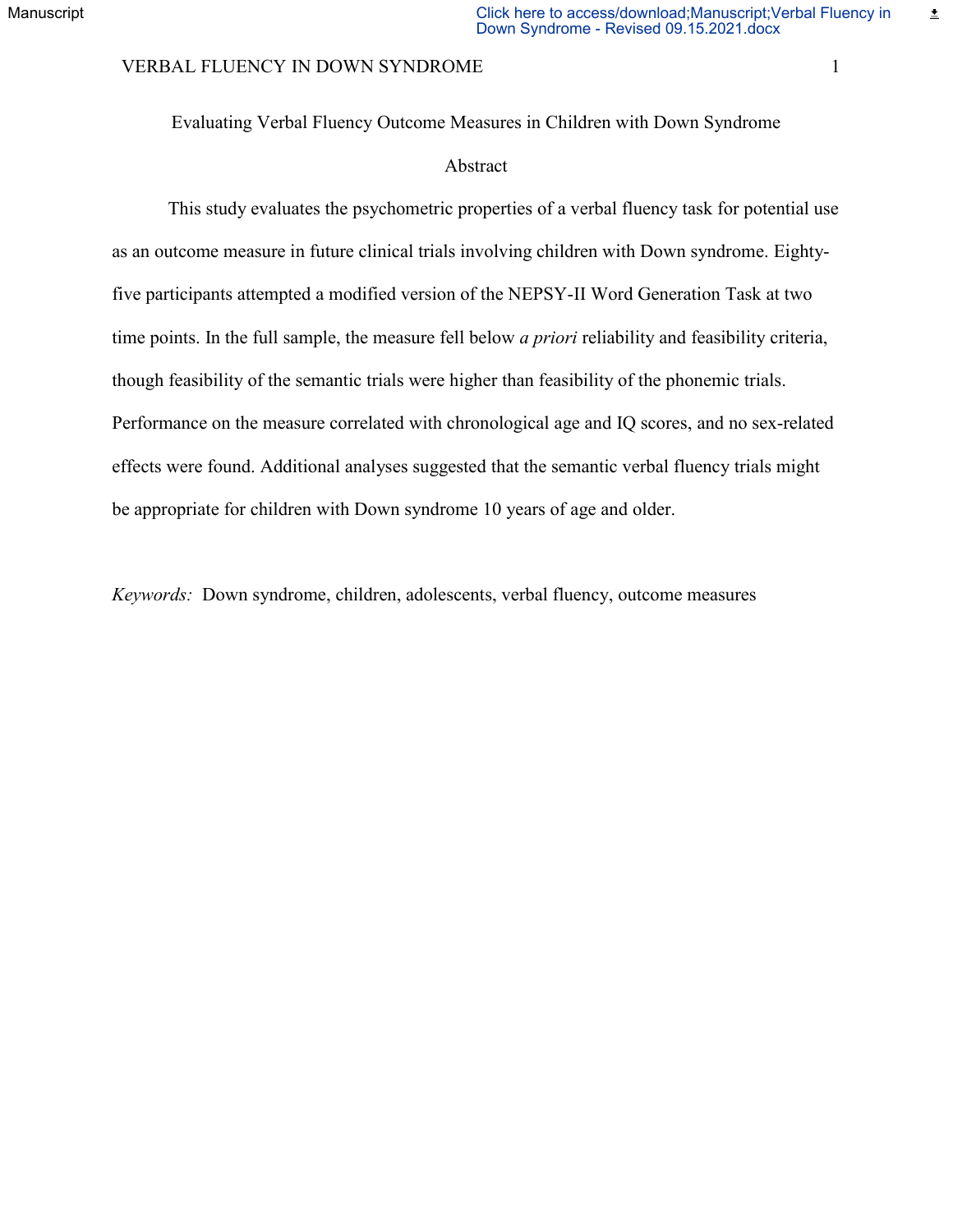## **Evaluating verbal fluency outcome measures in children with Down syndrome**

Down syndrome (DS) is one of the most common causes of intellectual disability, and it is typically associated with clinical challenges with executive functioning and language skills (Abbeduto et al., 2007; Fidler et al., 2020; Parker et al., 2010). Individuals with DS present with challenges in verbal short-term memory and shifting tasks that are further complicated by critical deficits in expressive language (Fabbretti et al., 1997; Fidler, 2005; Fidler et al., 2020). These impairments in executive control and language highlight a need for effective therapeutic interventions to support cognitive and behavioral outcomes in individuals with DS (Best et al., 2011; Daunhauer et al., 2014; Fidler et al., 2020; Naess et al., 2011; Sabat et al., 2020).

Meaningful clinical findings remain limited in pharmacological and behavioral trials pursuing interventions targeting executive function and language in DS (Liogier d'Ardhuy et al., 2015; de la Torre et al., 2016; Hart et al., 2017; Hewitt et al., 2005; Kishani et al. 2010; Keeling et al., 2017; Wright et al., 2013). These null results may be in part due to a lack of psychometrically evaluated outcome measures appropriate for individuals with DS and other populations with intellectual disability (de la Torre et al., 2016; Edgin et al., 2017; Esbensen et al., 2017; Hart et al., 2016; Heller et al., 2006; Keeling et al., 2016). Preliminary work has identified parent-report measures of executive function for use in children and adolescents with DS (Esbensen et al. 2019), but the field still lacks well-characterized in-person neuropsychological assessments of executive function and language constructs within this population (Esbensen et al., 2017; Eunice Kennedy Shriver National Institute of Child Health and Human Development, 2015). In particular, outcome measures for clinical trials designed for children and adolescents with DS must (a) minimize floor effects, to better measure change and to identify group heterogeneity; (b) have known within-individual sensitivity to change, and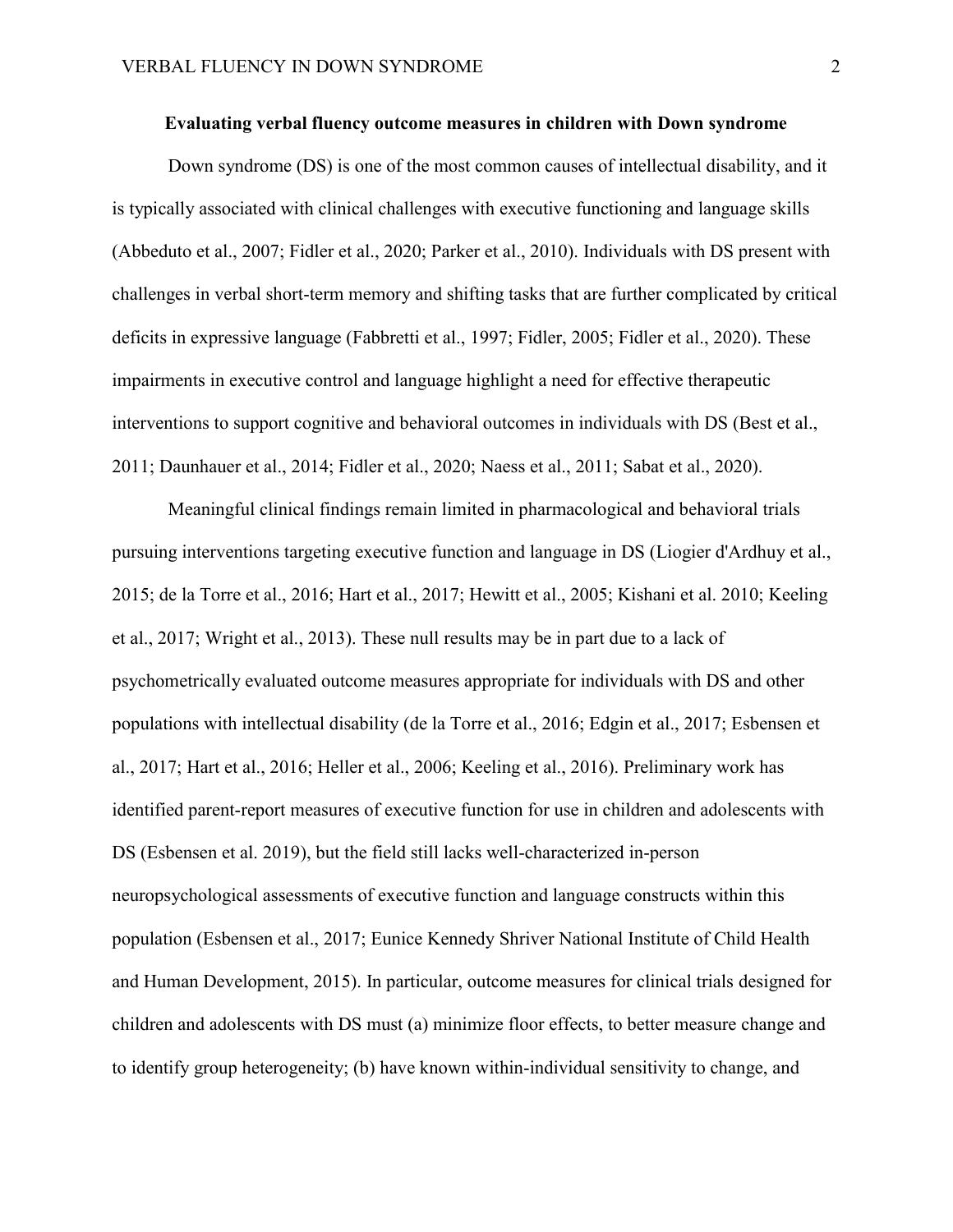within-sample sensitivity, such as to age, sex, and IQ, to guide study designs and covariate; and (c) have adequate test-retest reliability, to measure potential change across time (Edgin et al., 2010; Esbensen et al., 2017). Without evidence for these characteristics, clinical trials in pediatric DS could fail because weak outcome measures obscure intervention effects.

Verbal fluency tasks are some of the most common neuropsychological measures of executive control and language production, and their use as outcome measures in clinical trials in adolescents and adults with DS suggest they may be useful in younger populations as well. The semantic fluency subtest of the Repeatable Battery for the Assessment of Neuropsychological Status (RBANS), a measure appropriate for individuals 12-89 years, demonstrates limited floor effects and sensitivity to language and cognitive ability in adolescents and young adults with DS (Liogier d'Ardhuy et al., 2015). Semantic verbal fluency tasks, such as the subtest of the RBANS for which test-takers are asked to quickly generate words that fall within given categories (e.g., foods, animals), assess semantic memory, categorization, filtering/inhibition, and retrieval skills (Randolph et al., 1998). Though not extensively evaluated in individuals with DS, verbal fluency tasks can also measure phonemic fluency – the ability to identify the appropriate sounds utilizing both semantic and phonemic memory stores. Phonemic verbal fluency tasks are similar to the semantic tasks but require words that start with a given sound or letter instead of words within a given semantic category. These tasks require more exhaustive search of the lexicon, resulting in a greater demand for executive control than the semantic counterpart (Costafreda et al., 2006; Hurks, 2006; Nash & Snowling, 2008; Troyer et al., 1997; Troyer et al., 1998; Troyer, 2000). Additionally, phonemic verbal fluency tasks require adequate articulation and phonological skills to support initial phoneme differentiation of spoken words (Marcell, 1995; Snowling et al., 2002; Nash & Snowling, 2008). Beyond being important indicators of language-based executive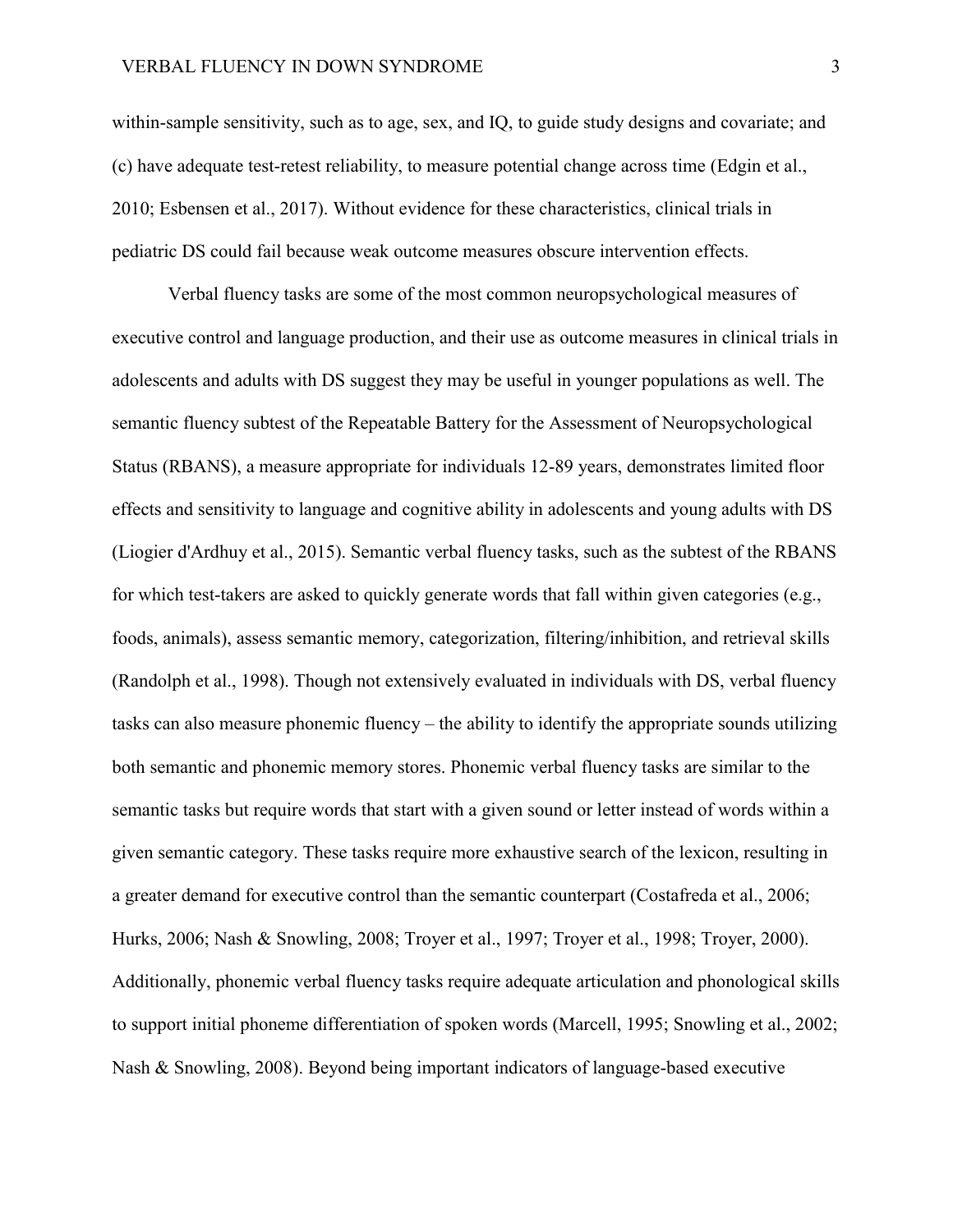functioning, verbal fluency tasks reflect conversational skills that are often important to families in anecdotal reports (Del Hoyo et al., 2015).

Verbal fluency tasks have been used in typically developing (TD) children ages 2-18 years and in children with intellectual disabilities ages 9-19 years (Kemp et al., 2001; Memisevic et al., 2017; Nash & Snowling, 2008; Pennington et al., 2003). Overall, verbal fluency productivity increases with age and receptive vocabulary in TD children and youth with DS (Liogier d'Ardhuy et al., 2015; Troyer, 2000; Riva et al., 2000). However, there is no significant relationship between phonemic verbal fluency and receptive vocabulary in DS (Nash & Snowling, 2008). Children with DS also perform worse overall on both semantic and phonemic tasks compared to TD children, even when matched on receptive vocabulary, which suggests that vocabulary is required but not sufficient for children with DS to perform comparably to TD peers (Nash & Snowling, 2008). Additionally, TD children show slight sex differences, with female participants typically outperforming their male counterparts (Harrison et al., 2000; Troyer, 2000; Riva et al., 2000). Previous research has shown no sex-related effects on semantic verbal fluency performance in individuals with DS, but no studies to date have evaluated sex-related effects on the phonemic verbal fluency task when completed by individuals with DS (Del Hoyo et al., 2015).

A few studies have described multiple variations of the verbal fluency task in individuals with intellectual disability and DS and suggest promise for their potential utility in future clinical trials (Ball et al., 2008; Azuma, 2004; Del Hoyo et al., 2015; Nash & Snowling, 2008; Pennington et al., 2003). The semantic verbal fluency task has minimal floor effects when completed by individuals with DS, though the phonemic task has not been directly evaluated in this group (Ball et al., 2008; Esbensen et al., 2017). Similarly, test-retest reliability has been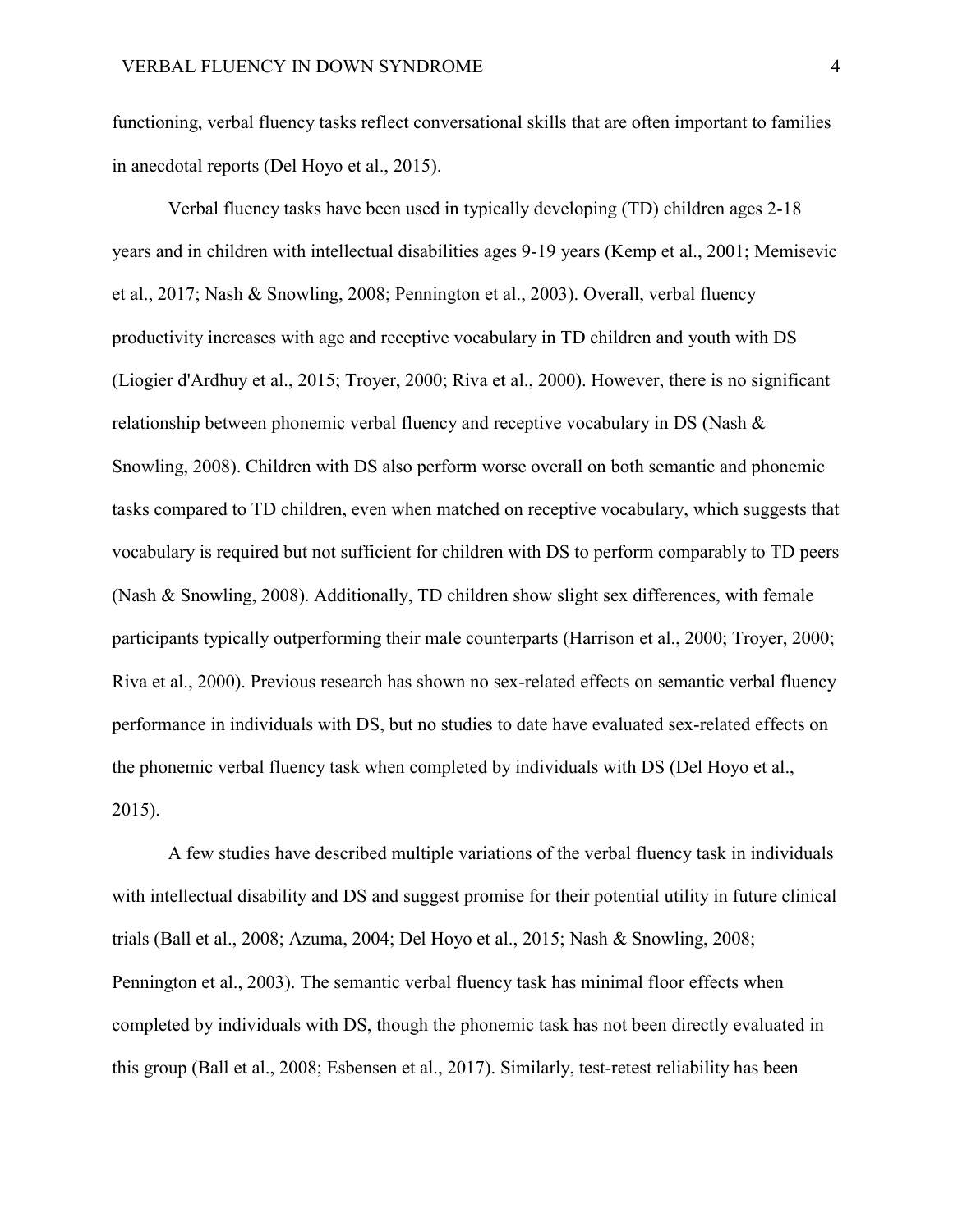established only for semantic (but not phonemic verbal fluency) among adolescents and adults (not younger children) with DS (Lioger d'Ardhuy et al., 2015); yet, previous research has documented adequate test-retest reliability of the full range of verbal fluency tasks within TD school-aged populations (Harrison et al., 2000; Snow et al., 1988). Additionally, relevant research has been limited to the primary outcomes of total unique words produced, ignoring verbal fluency errors (incorrect or unrelated words) and perseverations (repetitions of correct words). These error scores may provide complementary information, given the commonality of floor effects on measures completed by children with DS (Edgin et al., 2010). Thus, while there is promising evidence that verbal fluency measures may be useful tools for measuring executive function and language in future clinical trials involving children with DS, there are gaps in our scientific knowledge of their psychometric properties in this population.

#### **Current Study**

The current study seeks to expand the list of potential outcome measures for use in clinical trials in DS by examining the feasibility and psychometrics of a modified version of the NEPSY-II Word Generation Task for use with children and adolescents with DS. The first aim of the study is to determine the feasibility of the verbal fluency task by describing the participants who are unable to complete the semantic and phonemic variations of the task, able to do so but receive "floor" (lowest possible) scores when compared to published norms, or able to do so with above-floor scores. Due to the known challenges of phonological and executive functioning in DS, we predict higher feasibility on the semantic verbal fluency trials than on the phonemic verbal fluency trials (Charchat-Fichman et al., 2011; Nash & Snowling, 2008; Laws, 2004). The second aim of the study is to describe verbal fluency task performance distributions and the correlations of performance with broader developmental domains (age, sex, IQ). Based on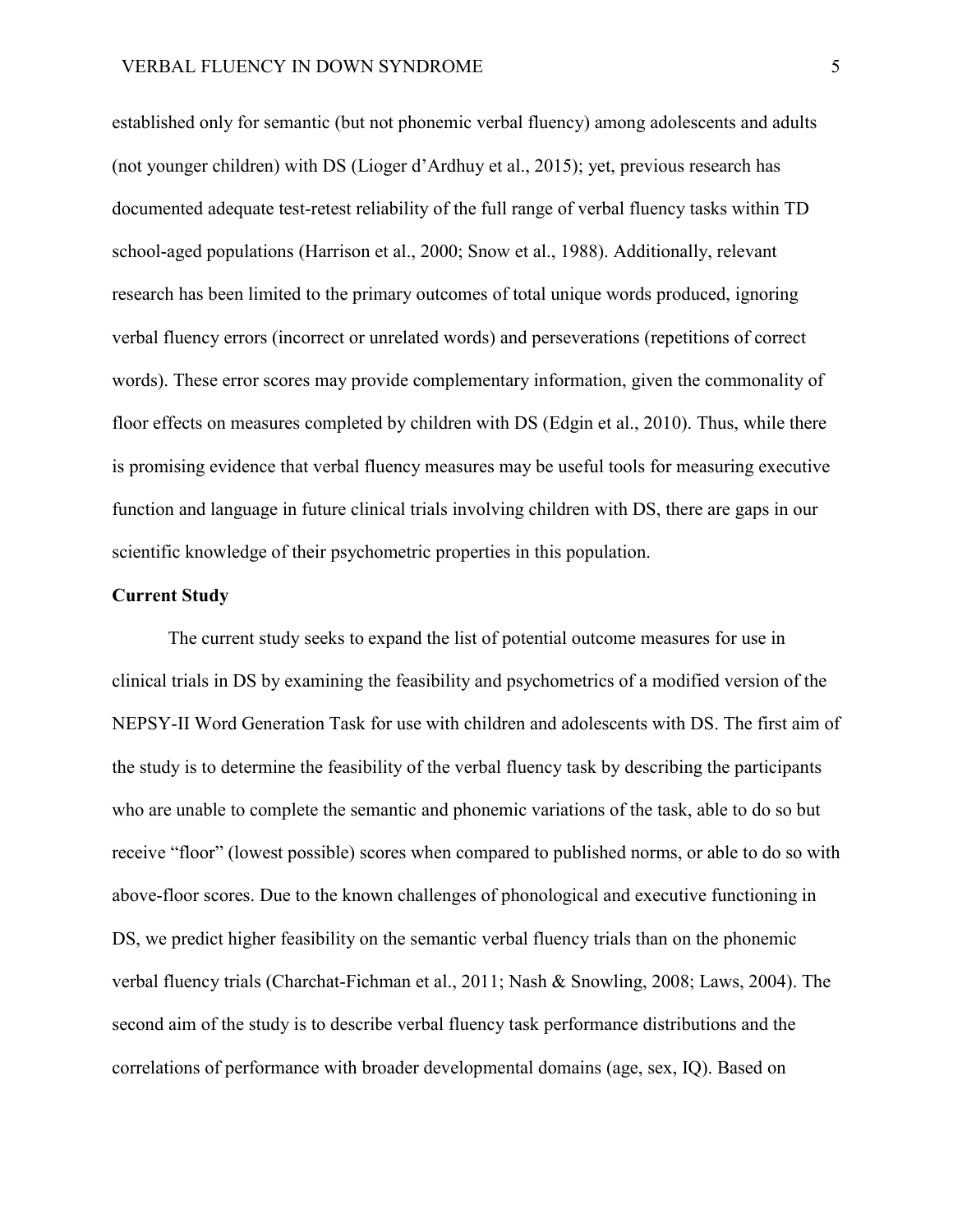previous findings in individuals with DS, we expect participant age and IQ scores, but not sex, to be correlated with performance on the verbal fluency task (Liogier d'Ardhuy et al., 2015; Del Hoyo et al., 2015; Nash & Snowling, 2008; Pennington et al., 2003). The third aim of the study is to evaluate test-retest reliability and practice effects on the verbal fluency task for children and adolescents with DS. We expect the semantic and the phonemic trials to show adequate testretest reliability and negligible practice effects when completed by children and adolescents with DS because adequate reliability has been observed in TD populations and adolescents with DS on similar variations of the verbal fluency task (Liogier d'Ardhuy et al., 2015; Harrison et al., 2000; Snow et al., 1988). Finally, we aimed to establish clinical guidelines for the administration of the verbal fluency task for children and adolescents with DS based on observed performance and psychometric evaluation.

#### **METHOD**

#### **Participants**

Eighty-five children and adolescents with DS, between the ages 6-19 years old (6-9 years  $old = 21.18\%, 10-19$  years  $old = 78.82\%, M = 12.64$  years,  $SD = 3.49$ ), participated in the current study as part of a community-based study evaluating cognitive outcome measures in school-age children with DS. A portion of the participants are also included in publications related to executive functioning (Schworer et al. 2021; Will et al., 2021). The age range used in this study was consistent with clinical trials highlighting the need for more sensitive outcome measures for children and adolescents with DS ages 10 years and over (Kishani et al., 2010). Children between the ages of  $6 - 10$  years were included to prepare for future clinical trials that will include younger children with DS.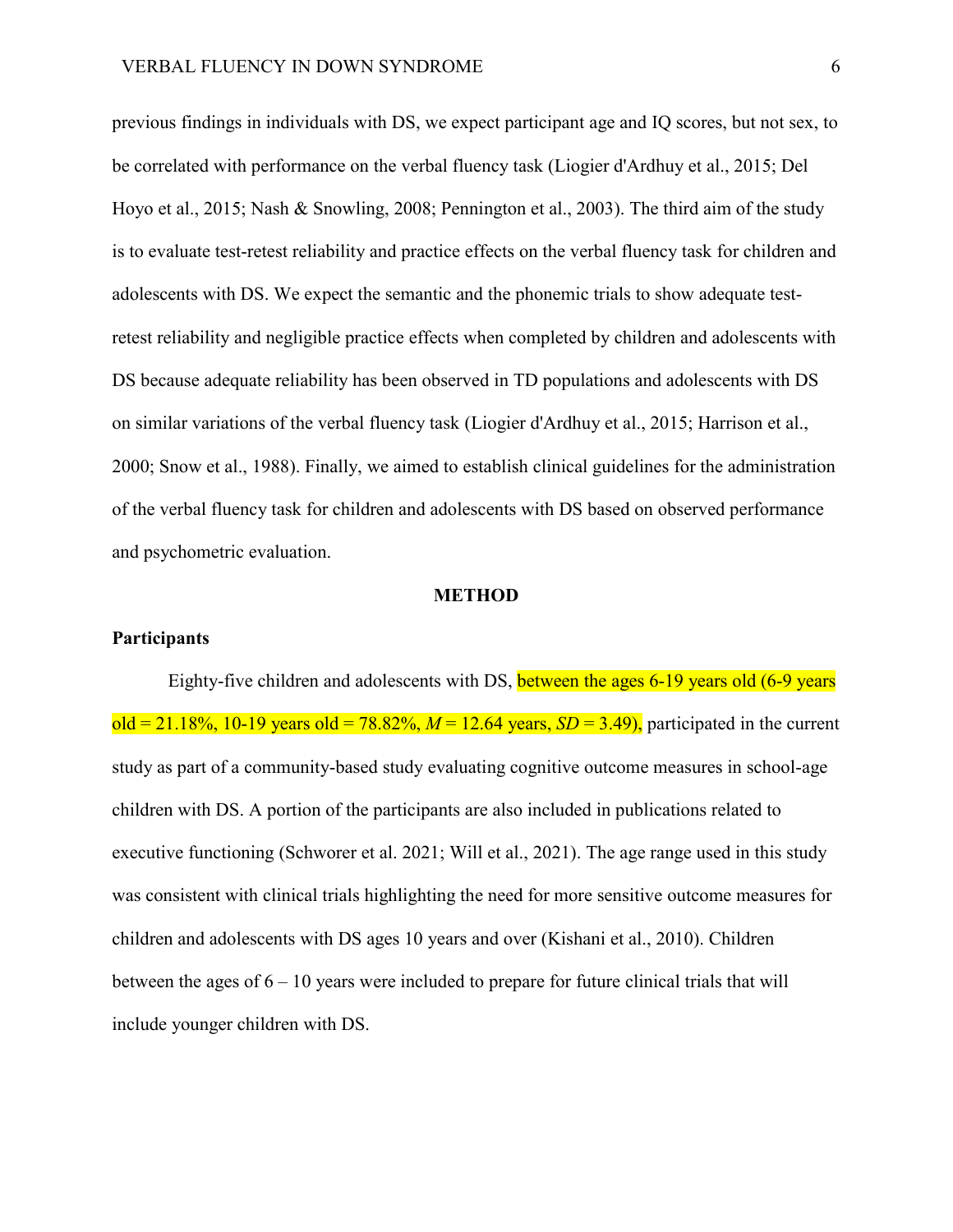Participants were primarily non-Hispanic (94.1%) and Caucasian (88.2%), with representation from African-American (3.5%), Asian (4.7%) and mixed race (3.5%) participants. Fifty-six percent of participants were male, and standard full-scale IQ scores on the Kaufman Brief Intelligence Test, Second Edition ranged from 40 to 73 (*M* = 44.73, *SD* = 7.92; Kaufman & Kaufman, 2004).

## **Procedure**

Participants were recruited from a pediatric medical center, regional DS clinics, and flyers distributed by local DS associations. The study protocol was approved by the institutional review board at the medical institution via the Streamlined, Multisite, Accelerated Resources for Trials (SMART) IRB platform. Participants eligible for the study had a documented diagnosis of DS and spoke English as their primary language. Additionally, children were screened for a nonverbal mental age of 36 months per parent verbal report to estimate the child's ability to attempt a portion of the measures in the broader study, though no participants were excluded for having a mental age below 36 months alone. Children and adolescents were excluded from the study if they had sensory impairments (i.e., deafness or blindness) that would have interfered with a valid administration of the study measures.

Eligible participants were evaluated twice, two weeks apart. At Time 1, participants completed an IQ assessment. The verbal fluency task was completed during a battery of neuropsychological assessments at Time 1 and was repeated at a retest visit two weeks later (Time 2).

#### **Measures**

**Intelligence.** *Kaufman Brief Intelligence Test – 2nd Edition (KBIT-2; Kaufman & Kaufman, 2004).* The KBIT-2 is an assessment of cognitive ability used with children and adults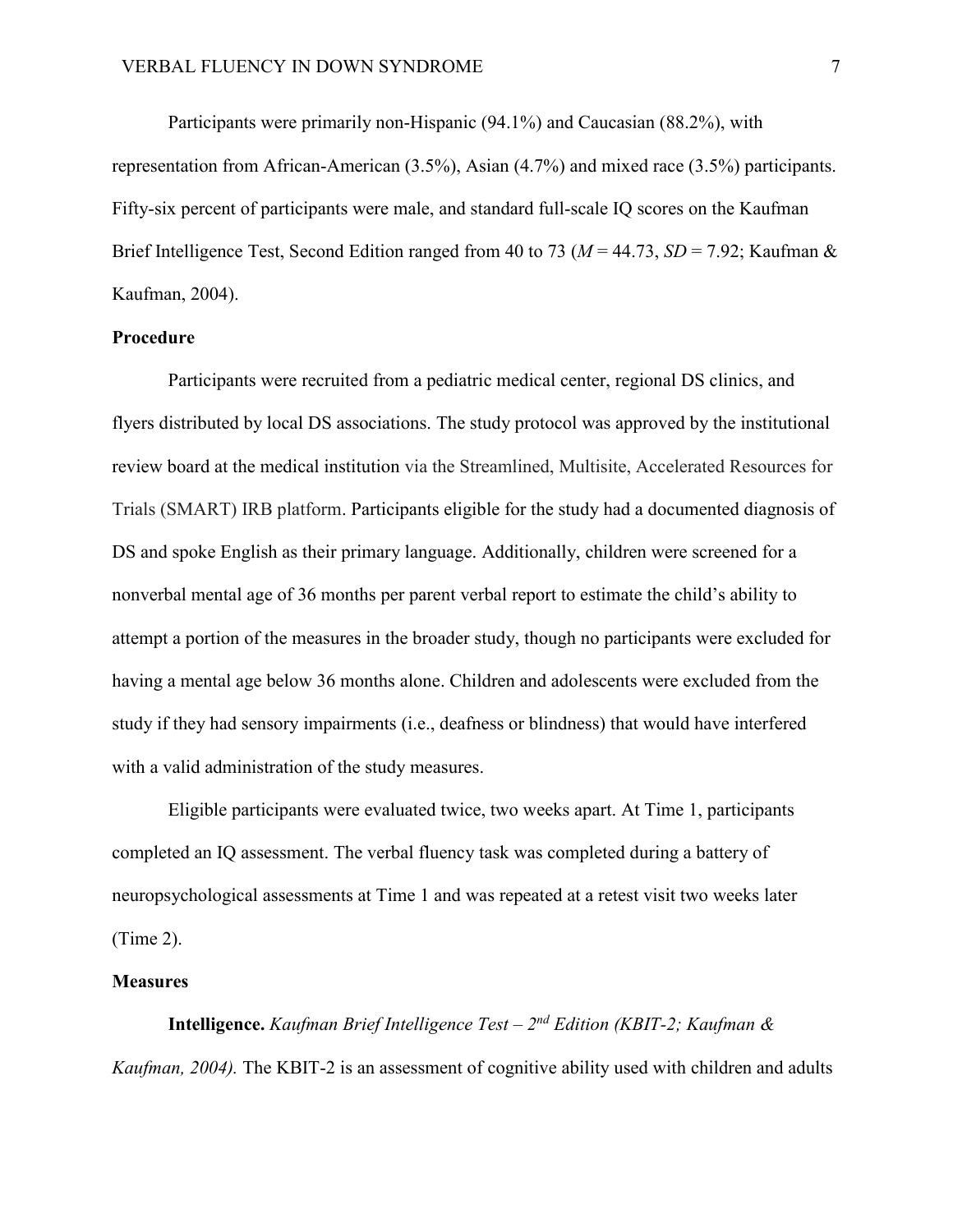and suggested for studies in DS as an appropriate measure of overall intelligence (Edgin et al., 2010; Kaufman & Kaufman, 2004). Individual KBIT-2 Verbal and Nonverbal raw scores were used to assess the association between the verbal fluency trials to avoid floor effects common with the KBIT-2 full scale IQ score (Edgin et al., 2010; Hamburg et al., 2019).

**Verbal fluency.** The current study used a modified version of the Word Generation Task from the Neuropsychological Assessment of Children, 2nd Edition (NEPSY-II) test battery. The NEPSY-II has been normed on 1200 TD children between 3 and 16 years of age and has been used to successfully assess the cognition of adults with DS (Esbensen et al., 2017; Korkman et al., 2007). The Word Generation Task includes two semantic trials (animal fluency, food/drink fluency) and two phonemic trials (/S/ fluency, and /F/ fluency; Korkman et al., 2007). The NEPSY-II Word Generation semantic trial utilizes similar instructions to the semantic fluency task of the RBANS; yet is age appropriate for younger children. For example, the RBANS prompts for generation of fruits or vegetables, whereas the NEPSY-II Word Generation Task prompts for broader categories (e.g., food) (Korkman et al., 2007; Randolph et al., 1998). In line with previous research involving children with DS, the current study modified the phonemic trials of the Word Generation Task by using the phonemes /B/ and /T/ instead of the phonemes /S/ and /F/ (Nash & Snowling, 2008). This modification stems from research suggesting that stop consonants are one of the first to develop in TD children and in children with DS (Kumin et al., 1994; Nash & Snowling, 2008).

For each trial, the child was instructed to generate as many responses as they could in a 60-second time period. Participants were verbally given the semantic category or letter/sound and two example responses were provided by the examiner before beginning the trial. Examiners tracked the number of correct responses, the number of intrusions (i.e., words that did not fit the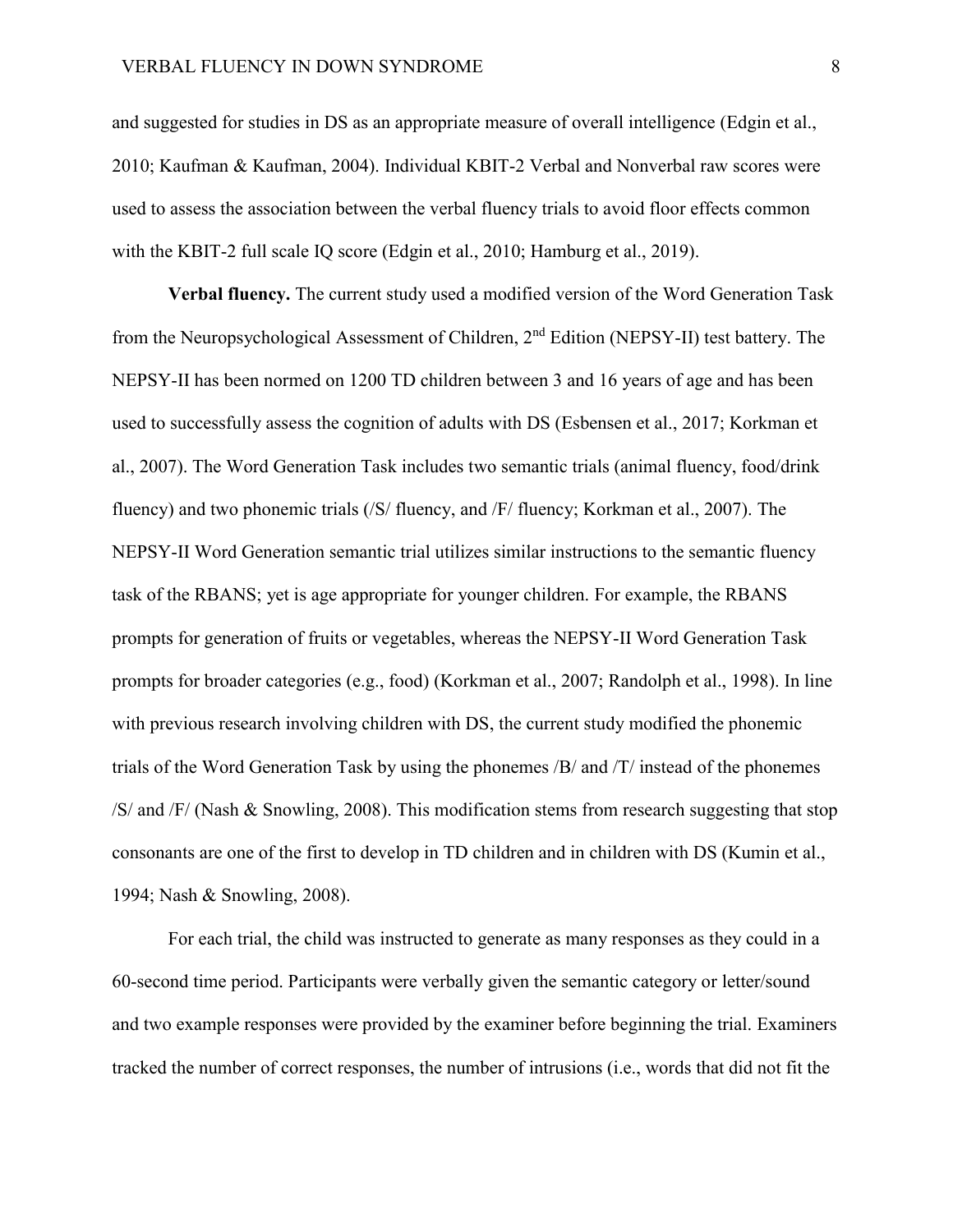category), and the number of perseverations (i.e., repetitions of a correct response). If intrusion responses were repeated, each instance was counted as a single intrusion (Korkman et al., 2007).

Administration of the verbal fluency tasks conformed closely to the test manual, but scoring differed slightly. Specifically, to differentiate if children were only repeating sample items versus generating novel responses, and to facilitate scoring perseverations, single repetitions of the examples provided by the examiner during the task instructions (cat/dog, pizza/milk, box/bus, tree/top) were counted as correct responses on all trials, with only subsequent repetitions counted as perseverations. Additionally, given the frequency of correct responses with proper nouns, they were counted as correct responses on the /B/ and /T/ trials, though these responses are categorized as intrusions on phonemic verbal fluency trials in standard administration (Korkman et al., 2007). These modifications were implemented to avoid the rejection of meaningful responses provided by the participants. In doing so, we aimed to maximize the range of performance across participants and to minimize floor effects common in assessment of children with DS (Esbensen et al., 2017).

## **Analysis plan**

The first aim of the study was to describe the feasibility of the verbal fluency tasks (semantic and phonemic variations). Feasibility was defined for each verbal fluency trial (animal, food, /B/, /T/) as the number and corresponding percentage of participants who were able to provide one or more correct responses at Time 1 and Time 2. Consistent with previous research evaluating outcome measures for children with ID, the feasibility threshold used in the current study was > 80% (Hessl et al., 2016). If applicable, missing data categories were used to describe the reasons for non-completion.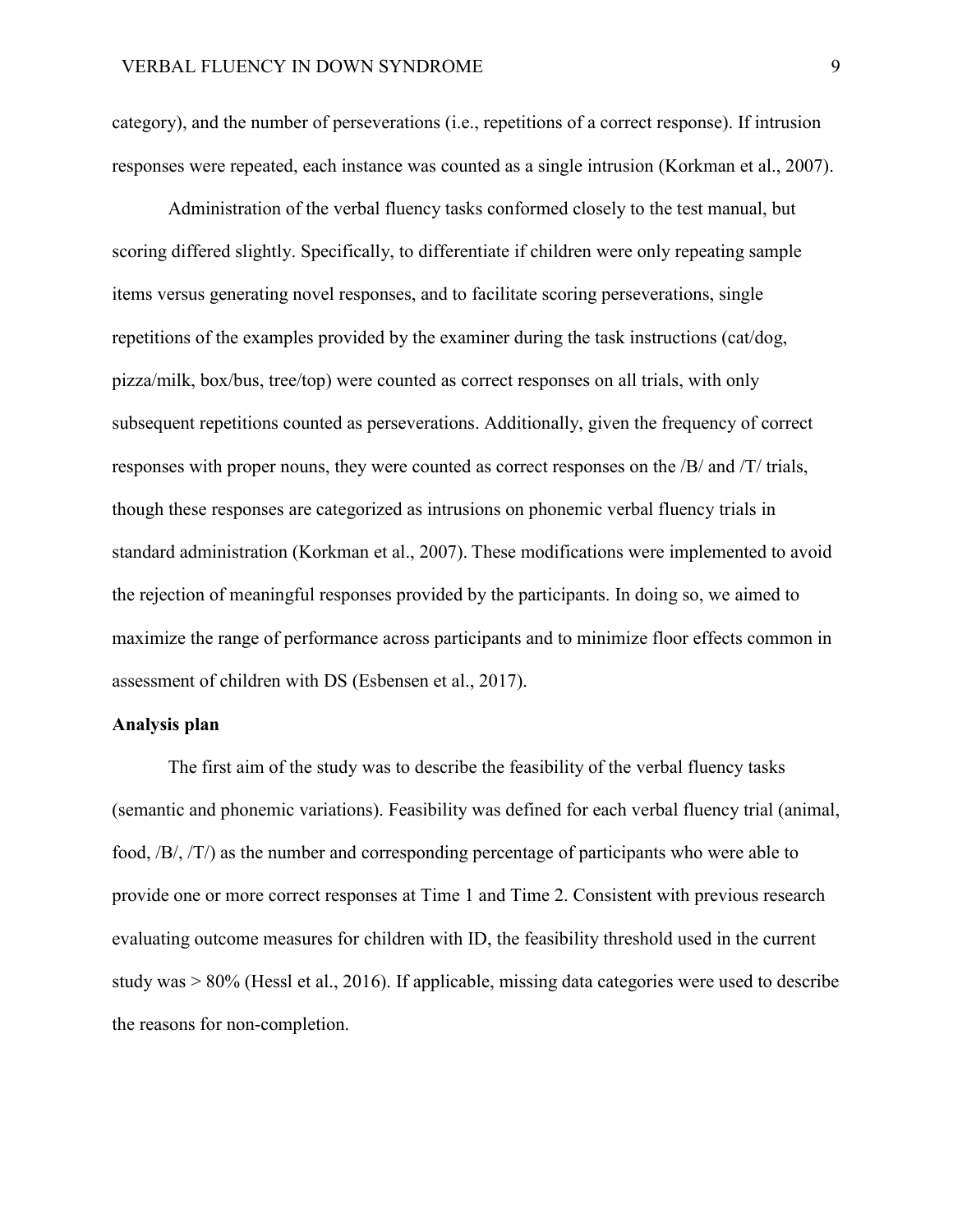The second aim of the study was to examine performance distributions on the semantic and phonemic verbal fluency tasks, and to evaluate the association between verbal fluency performance and broader developmental domains (age, sex, IQ). We limited analyses to participants who completed the tasks at both time points, to support the development of appropriate outcome measures for future clinical trials in DS that will require repeated assessment visits (Edgin et al., 2010). Descriptive statistics (mean, median, minimum, maximum) were calculated for each variable, including levels of skewness and kurtosis to evaluate the normality of score distributions. A skew statistic between -1.00 and 1.00 and a kurtosis statistic between -3.0 and 3.0 were considered acceptable. Nonparametric statistical analyses were used if skew or kurtosis were observed. Floor effects were computed using the percentage of participants who were either unable to complete the task or who received the lowest possible raw score, with floor effects  $\leq 20\%$  considered acceptable. In addition, we accounted for the repetition of examiner examples during task instructions by calculating the frequency by which they occurred for all tasks, including the number of participants who listed the examples as their only correct responses. We also examined the inclusion of proper nouns as correct responses during the phonemic trials to determine whether the addition of proper nouns affected productivity on the phonemic trials. Bivariate Pearson and Spearman correlations were used to examine the relationship between age and IQ on the number of correct items, the number of intrusions, and the number of perseverations produced during the task. Pearson correlations were used for approximately normally distributed data and Spearman coefficients were used when skewness and kurtosis were observed. Correlations between age, IQ and verbal fluency performance outcomes were categorized as weak  $(< .30)$ , moderate  $(.30 - .70)$ , or strong  $(> .70)$ ;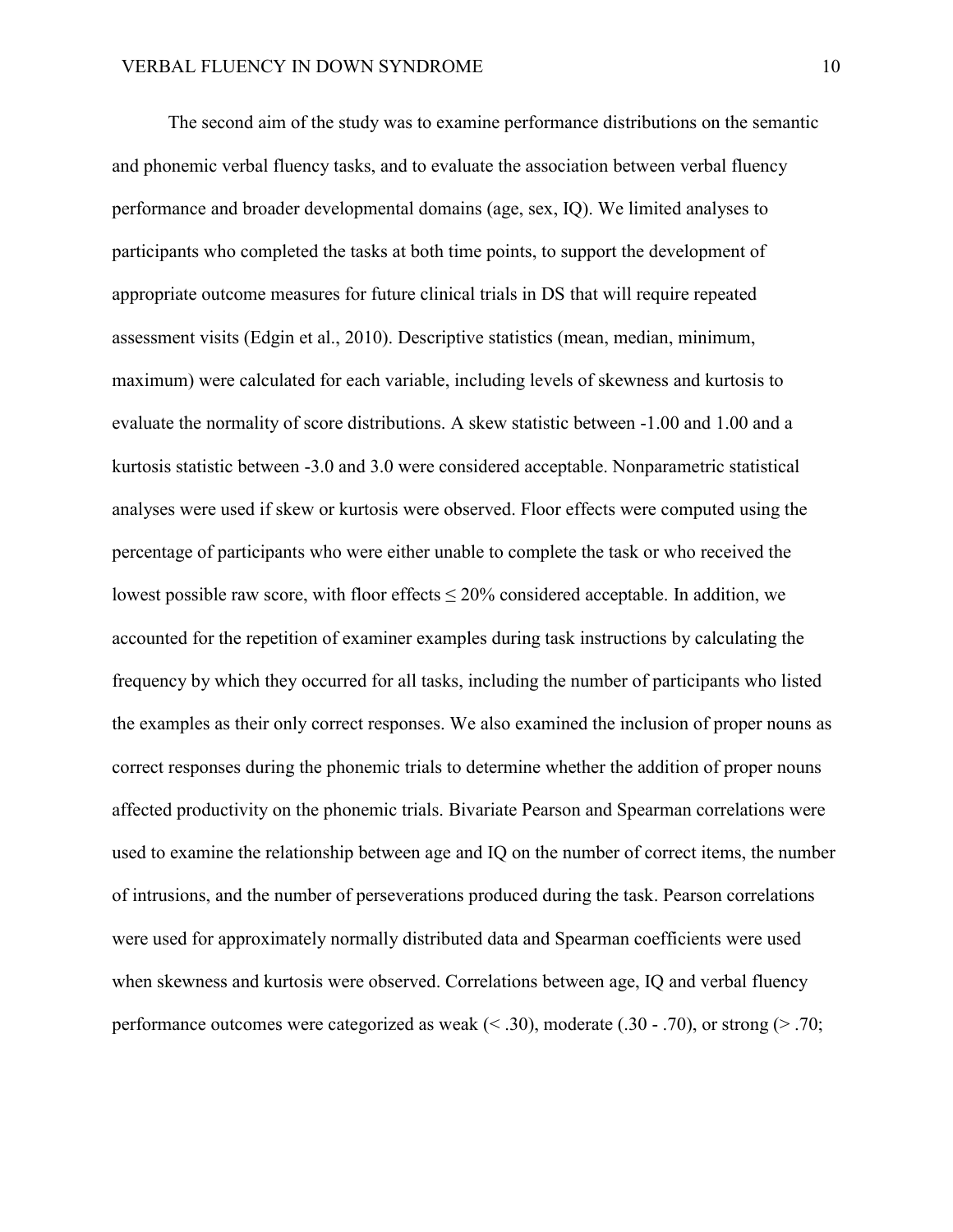Akoglu, 2018). Sex differences in performance on fluency tasks were evaluated using *t-*tests for normally distributed data and Mann-Whitney U tests for nonparametric data.

The third aim of the study was to describe two-week test-retest reliability and practice effects on the semantic and phonemic verbal fluency tasks. Test-retest reliability was analyzed with intraclass correlation (ICC) and was categorized as poor (< .50), moderate (.50 - .74), good  $(0.75 - 0.90)$ , or excellent ( $> 0.90$ ; Koo & Li, 2016). Practice effects were examined using paired samples *t*-tests for performance at Time 1 and Time 2, with Cohen's  $d < .20$  categorized as negligible practice effects (Cohen, 1988).

To support administration of verbal fluency tasks for future clinical trials in DS, we aimed to establish appropriate inclusion criteria recommendations for studies that plan to use these measures. To address this aim, we described the likelihood of verbal fluency task completion based on chronological age and IQ scores using sensitivity and specificity probabilities. As applied here, sensitivity uses the performance of the participants in the sample to determine the probability that persons within given benchmarks are able to complete the task. Sensitivity is calculated as the proportion of children that were correctly identified as being able to complete the verbal fluency task given the benchmark cut-offs set by age and IQ. Specificity uses a similar calculation to determine the probability that participants within given benchmarks are unable to complete the task. Specificity is calculated as the proportion of children that were correctly identified as *not* being able to complete the verbal fluency task given the benchmark cut-offs set by age and IQ. Examined benchmarks included age cut-offs of 10 years and older with no IQ restriction,  $IQ > 40$ ,  $IQ > 45$ , and  $IQ > 50$ . Based on sensitivity and specificity probabilities and the age ranges of previous clinical trials in DS (i.e., Kishani et al., 2010), we conducted feasibility and reliability analyses on an age-restricted sample to evaluate whether the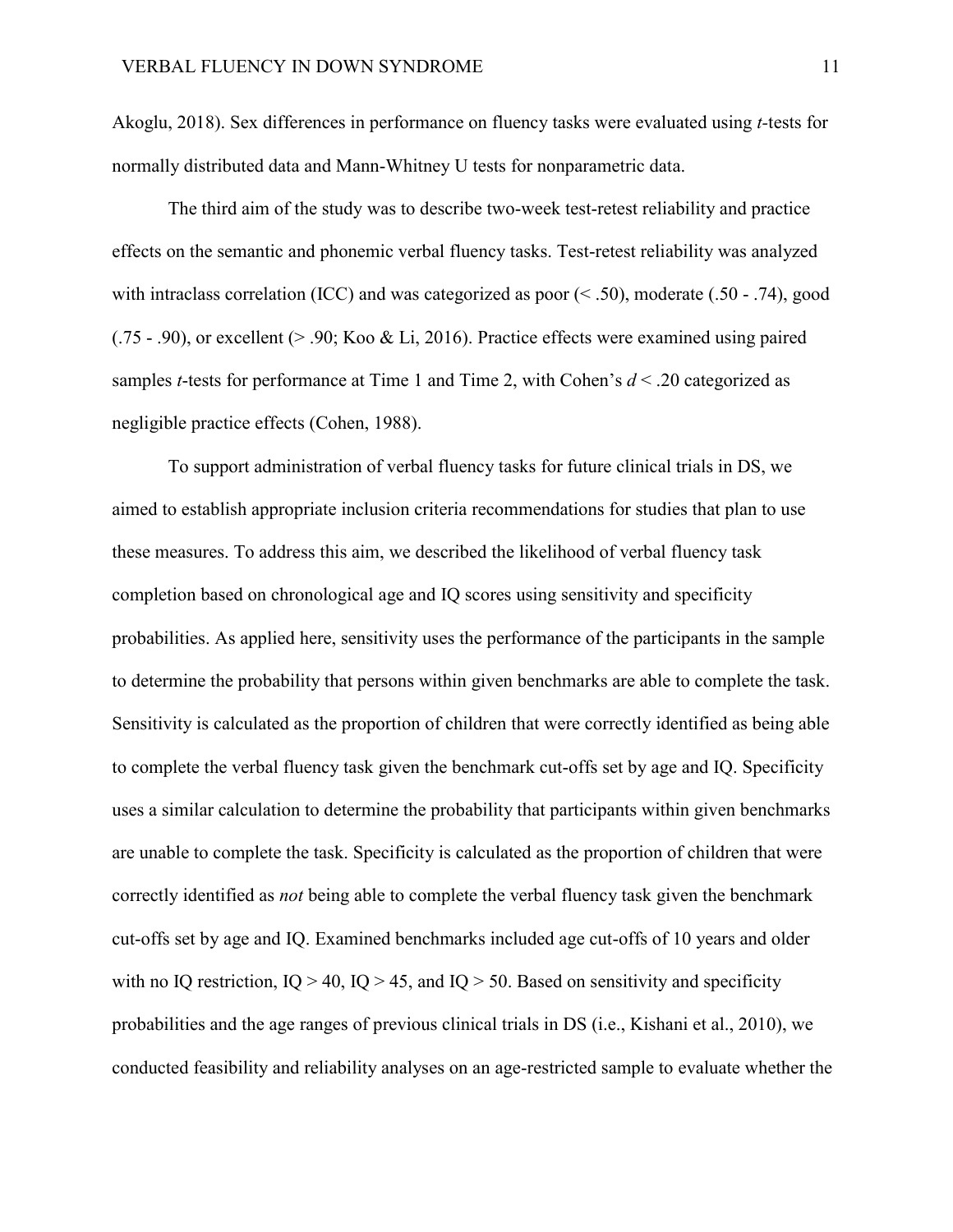verbal fluency tasks were psychometrically sound when completed by participants with DS 10 years of age and older.

# **RESULTS**

#### **Aim 1: Examiner administration and feasibility of the verbal fluency tasks**

**Feasibility.** Feasibility of the verbal fluency task is presented in Table 1. Overall, the verbal fluency task failed to reach the feasibility threshold (> 80%), but was higher for the semantic trials (74.1-75.3%) than for the phonemic trials (58.8-60.0%). For the two semantic trials (animal/food), one participant (1.2%) completed the animal fluency trial but verbally refused to complete the food fluency trial. Of the remaining 84 participants who were presented with the semantic trials,  $14.3\%$  ( $n = 12$ ) failed to complete the task due to limited verbal abilities, such as apraxia, language delays, and selective mutism;  $2.4\%$  ( $n = 2$ ) failed to complete the task due to a lack of understanding task instructions (i.e., participants had verbal abilities but did not provide any response); and 8.3% ( $n = 7$ ) failed to complete the task due to behavioral noncompliance such as avoidant or disruptive behaviors. For the phonemic trials, one participant (1.2%) completed the /B/ fluency trial but verbally refused to complete the /T/ fluency trial. Of the remaining participants who attempted the phonemic trials,  $19.0\%$  ( $n = 16$ ) failed to complete the task due to limited verbal abilities,  $14.3\%$  ( $n = 12$ ) failed to complete the task due to a lack of understanding task instructions, and  $8.3\%$  ( $n = 7$ ) failed to complete the task due to behavioral noncompliance.

**Intrusion and perseveration errors.** The number of participants who produced intrusions and perseverations at Time 1 are presented in Table 1. Intrusions occurred in 34.1% of participants on the semantic animal trial, 26.9% on the semantic food trial, 60.8% on the phonemic /B/ trial, and 60.0% on the phonemic /T/ trial. About one-half of participants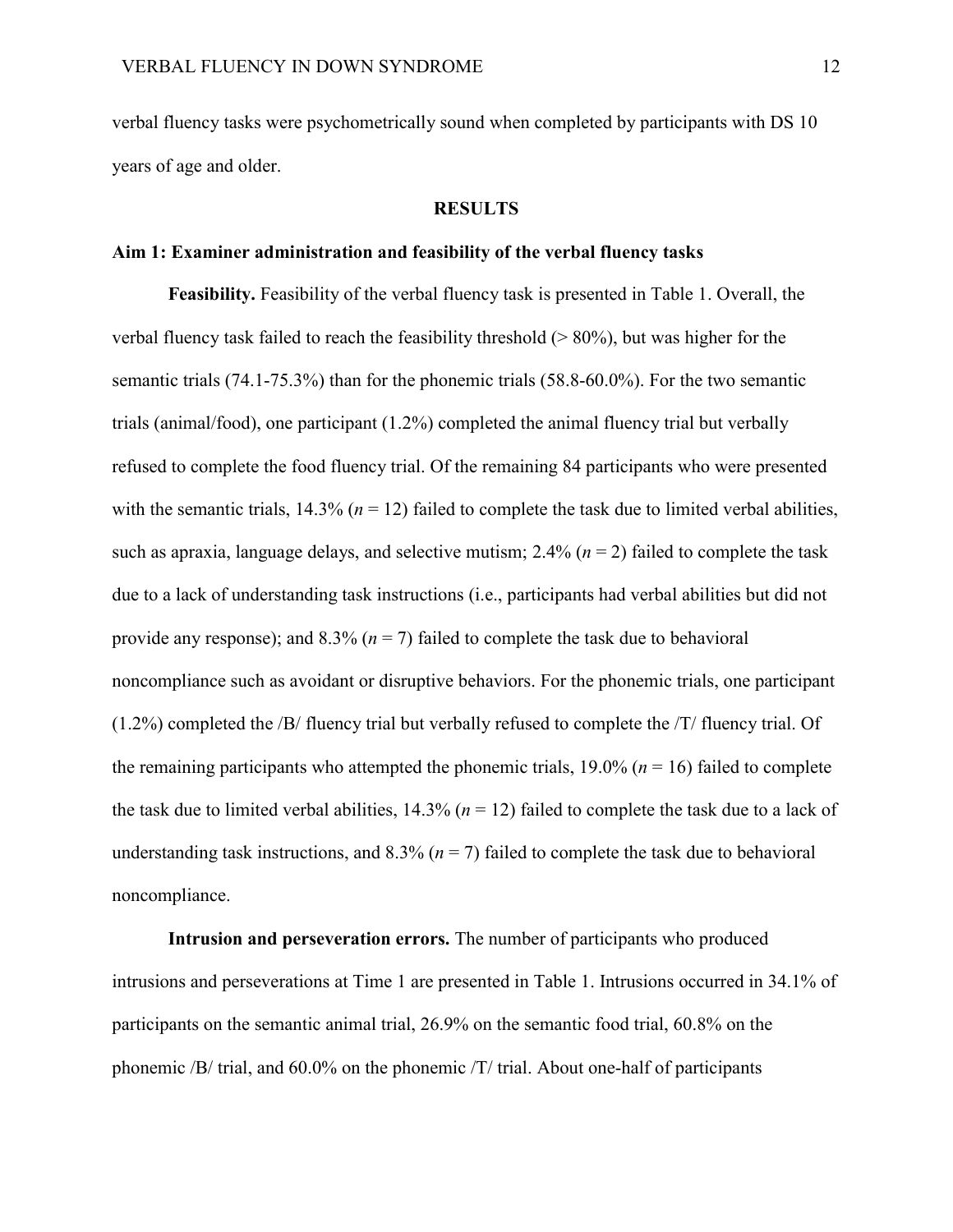demonstrated perseverations, with 55.3% demonstrating perseverations on the semantic animal trial, 50.8% on the semantic food trial, 51.0% on the phonemic /B/ trial, and 50.0% on the phonemic /T/ trial.

#### **Aim 2: Performance distributions on the verbal fluency tasks**

Distributions of verbal fluency task performance are presented in Table 2. There were no skewness or kurtosis concerns for the number of correct items produced on the verbal fluency tasks (See Table 2). Floor effects were observed on all fluency trials (> 20%), and included participants who did not complete the task and participants who scored zero. Twenty-four percent of participants demonstrated floor effects on the semantic animal trial, 25.9% on the semantic food trial, 40.0% on the phonemic /B/ trial, and 41.2% on the phonemic /T/ trial. One participant (1.8%) completed the phonemic /T/ verbal fluency trial but received the lowest score on the measure (zero correct responses). This participant produced intrusions during the allotted task administration period. No participants received the lowest score on the semantic (animal and food) or the phonemic /B/ fluency trials.

To address the inclusion of examiner examples in the total number of correct responses, frequencies of the use of the examples were summed. Over half of participants repeated the examples provided during the semantic animal (63.5%), the semantic food (56.5%), the phonemic /B/ (56.5%), and the phonemic /T/ (50.6%) task instructions, but few participants used the examples as their only correct responses. On the semantic animal and semantic food verbal fluency trials, no participants used the prompts provided (Cat/Dog, Pizza/Milk) as their only correct responses. On the phonemic /B/ fluency trial, 13.7% (*n* = 7) of participants used the prompts provided (Bus/Box) as their only correct response(s). On the phonemic /T/ fluency trial,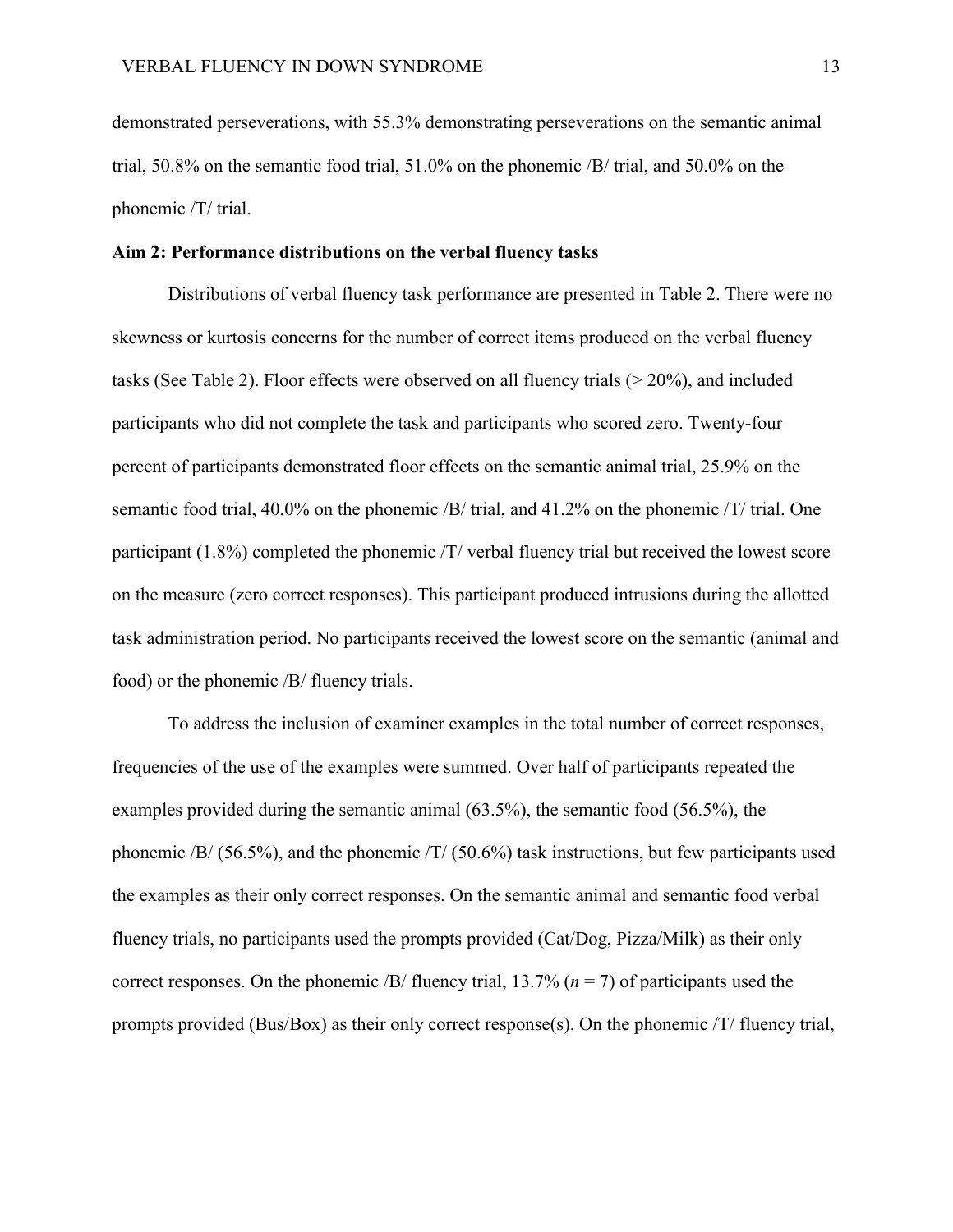10.0%  $(n = 5)$  of participants used the prompts provided (Tree/Top) as their only correct response(s).

During the phonemic verbal fluency trials, 13 participants (25.5%) used proper nouns during the /B/ verbal fluency trial and 10 participants (20.0%) used proper nouns during the /T/ verbal fluency trial. The inclusion of proper nouns in the total number of correct responses increased productivity outcomes on the /B/ verbal fluency trial ( $t = 3.79$ ,  $p < .001$ ) and the /T/ verbal fluency trial ( $t = 3.23$ ,  $p < .05$ ) compared to scores when not including proper nouns, but effect sizes were small  $(d < .20)$ . On average, when pronouns were included, correct totals increased by less than one response on the phonemic /B/ (difference of .32) and /T/ trials (difference of .24).

Age was negatively correlated with the number of perseverations produced on the Animal Fluency Trial ( $\rho = -32$ ), but was not significantly correlated with any other scores. The KBIT-2 Verbal raw scores were positively related to the number of correct responses on the semantic animal and food fluency trials (See Table 2). The KBIT-2 Nonverbal raw scores were positively related to the total number of correct responses produced on all tasks (see Table 2.). KBIT-2 Verbal and Nonverbal raw scores were not related to the intrusion or perseveration errors produced during most tasks, with the except of the positive relation between the KBIT-2 Verbal raw scores and the phonemic /T/ trial perseverations. There were no sex-related effects on verbal fluency performance (See Table 2).

## **Aim 3: Reliability of the verbal fluency tasks**

**Test-retest reliability and practice effects.** The number of correct responses produced on the semantic fluency trials and on the phonemic /T/ fluency trials demonstrated moderate to good test-retest reliability ( $ICC = .60 - .74$ ). The number of correct responses produced on the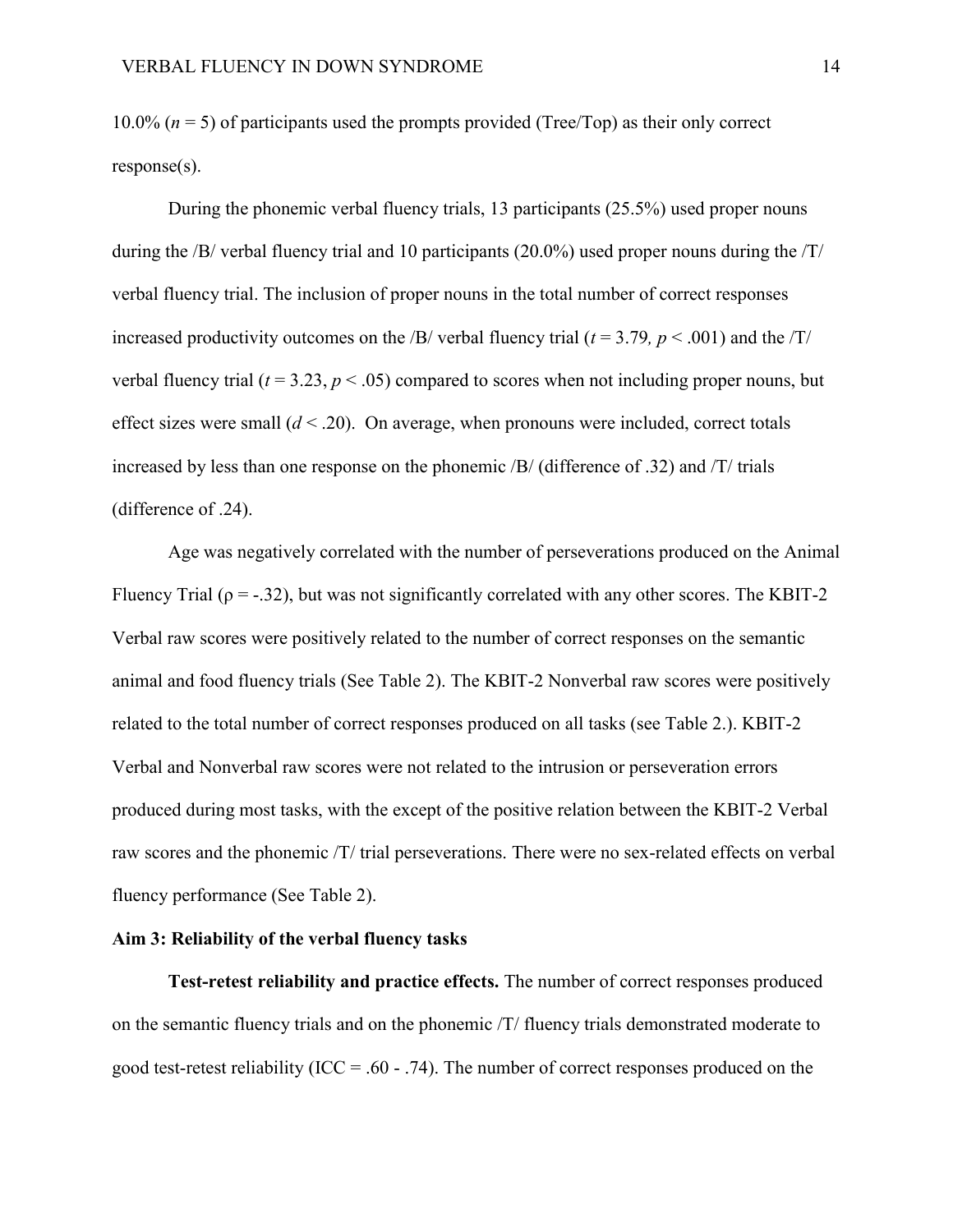phonemic /B/ fluency trial showed poor test-retest reliability (ICC  $\leq$  .50; See Table 3). No practice effects were identified on any verbal fluency trial between Time 1 and Time 2 ( $p > .05$ ) and *d* < .20*;* See Table 3).

Intrusions on the phonemic /T/ verbal fluency trials had moderate test-retest reliability  $(ICC = .67)$ , but intrusions on the remaining fluency trials demonstrated poor test-retest reliability (ICC < .50; see Table 3). Perseverations on the semantic animal verbal fluency trials had moderate test-retest reliability (ICC = .62). Perseverations on the semantic food and the both phonemic verbal fluency trials had poor test-retest reliability ( $\text{ICC} < .50$ ). No practice effects were identified on error scores between Time 1 and Time 2, although Cohen's *ds* were >.20 on the semantic food and phonemic /B/ perseverations (See Table 3).

## **Aim 4: Clinical guidelines for administration of the verbal fluency tasks in DS**

**Sensitivity and specificity.** Although feasibility on the verbal fluency tasks did not meet *a priori* study criterion, more than half of study participants were able to complete the semantic and the phonemic trials. This suggests that the verbal fluency tasks may be appropriate for some participants with DS, such as participants who are older or participants who possess higher cognitive abilities. Sensitivity and specificity statistics were used to evaluate the characteristics of children and adolescents with DS who can complete the verbal fluency task (i.e., chronological age and IQ; see Table 4). Further illustration of participant characteristics that correspond with those able and unable to complete the semantic and the phonemic verbal fluency trials are provided in Figures 1 and 2.

Although dividing the sample out by Standard Full-Scale IQ did not improve sensitivity and specificity above *a priori* study criteria, division by age did do so; we observed high sensitivity for the semantic (92%) and the phonemic (92%) trials in children above age 10 (see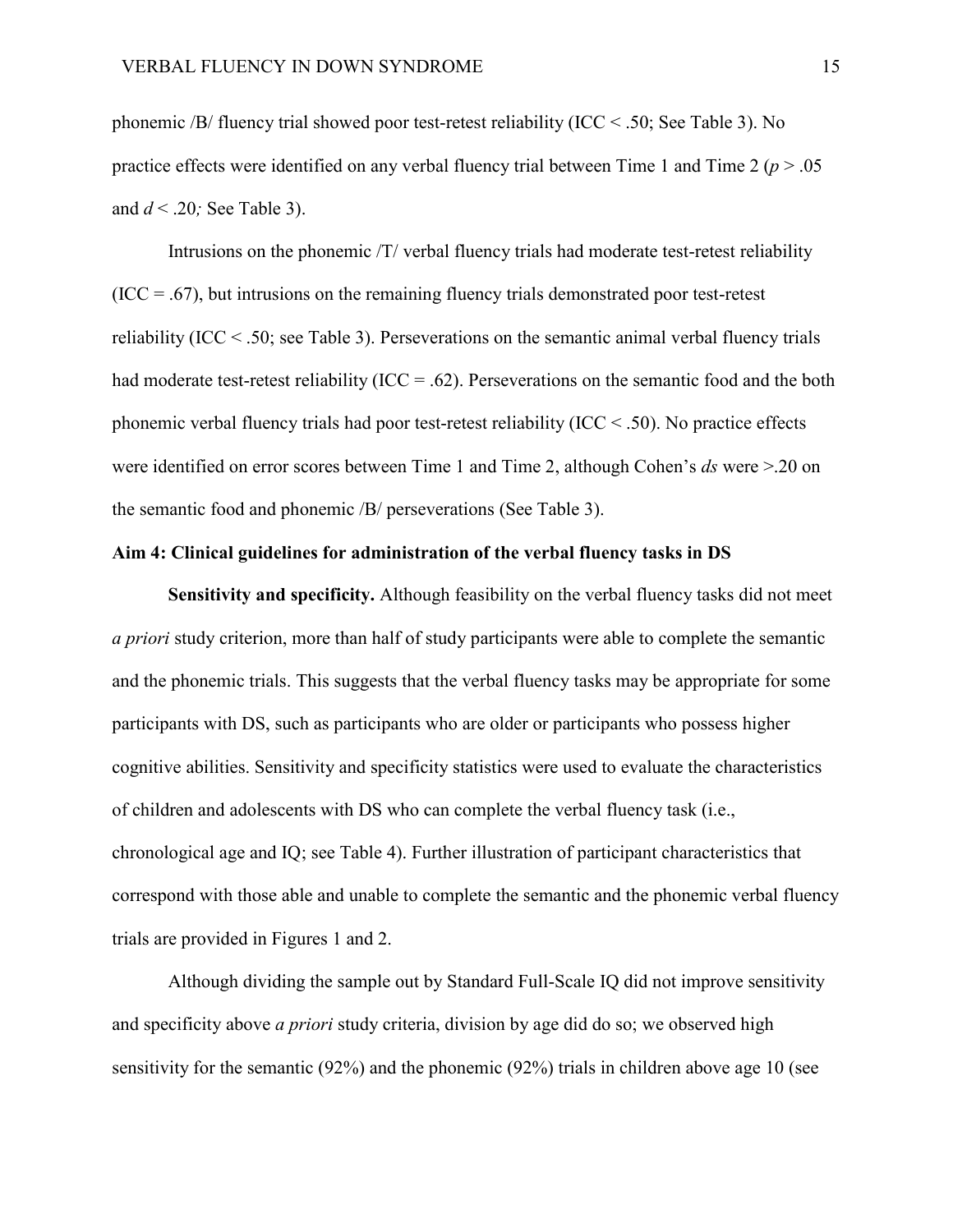Table 4). In this age-restricted subsample  $(n = 63)$ , the feasibility of the semantic verbal fluency trials met *a priori* criteria (84.1%), but the feasibility of the phonemic verbal fluency trials did not (73.0%; see Table 5). The semantic fluency trials and the phonemic /T/ verbal fluency trial had moderate test-retest reliability (ICC = .59 – .73), and the phonemic /B/ fluency trial had poor test-retest reliability (ICC < .50; see Table 6.). Though Cohen's *ds* were >.20 on the semantic food and the phonemic /B/ perseverations, all trial types had no significant practice effects between Time 1 and Time 2 (see Table 6).

#### **DISCUSSION**

The recent rise in pharmacological and behavioral clinical trials to support cognitive and behavioral outcomes in DS highlights a need for empirically-based and psychometrically sound outcome measures to accurately assess language and executive function performance and identify potential change over time. In line with the National Institutes of Health Down syndrome working group meeting in 2015 (Esbensen et al. 2017), the overarching goal of this study was to examine the psychometric properties of a verbal fluency task for potential use in future clinical trials measuring language and executive functioning skills in children and adolescents with DS. As summarized in Table 7, our results suggest that verbal fluency tasks may be a viable measure of language and executive function for some participants, but not others. The semantic variation (in which words are generated within a specific sematic category rather than starting with a given letter or sound), may be an appropriate outcome measure for children and adolescents with DS 10 years of age and older. However, the phonemic variation remains problematic even in that age range, and neither variant performs well in a broader age range that includes younger children with DS.

*Feasibility*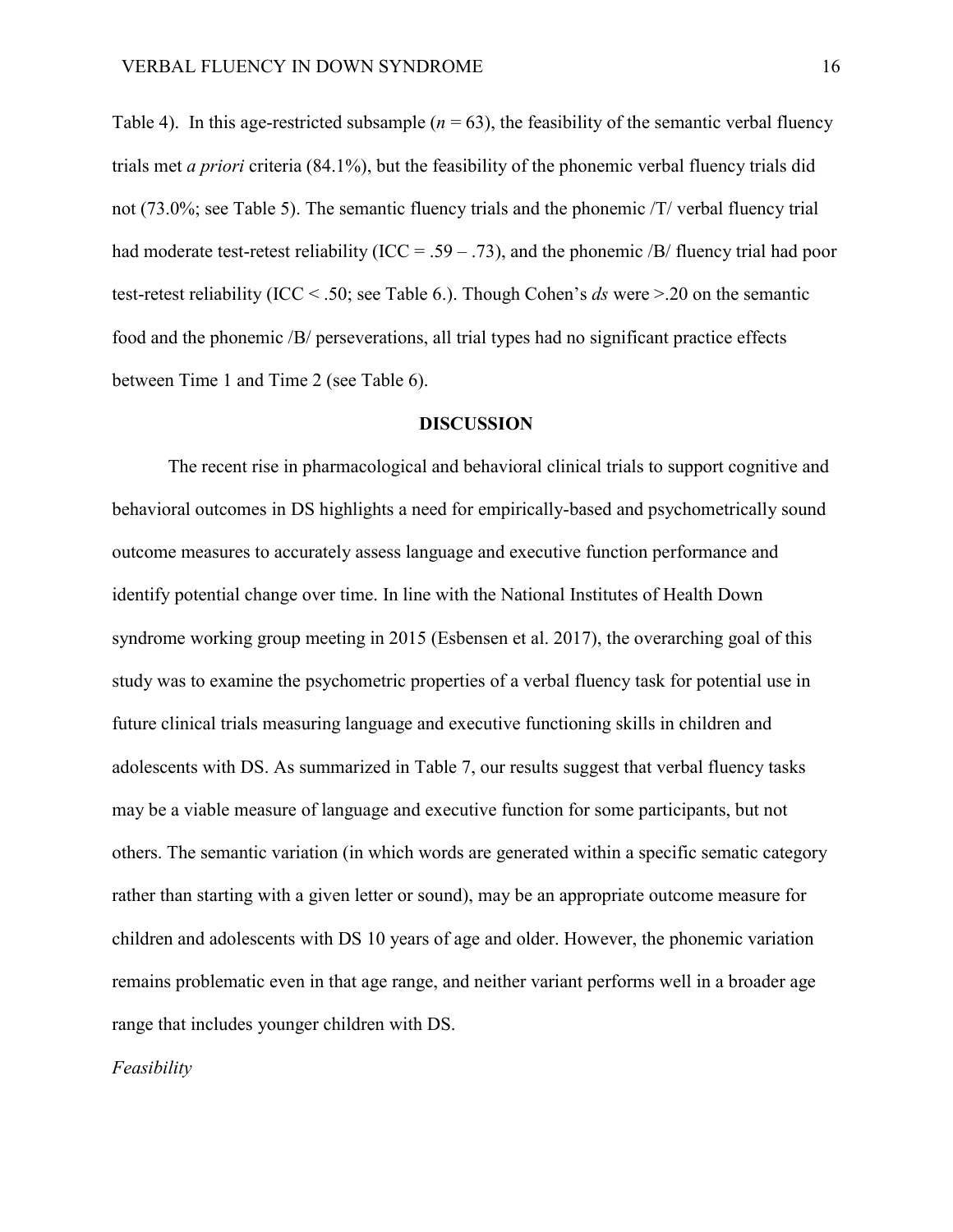Contrary to previous findings, feasibility on the verbal fluency tasks for a broad sample of children with DS ages 6-19 years did not meet study criteria (< 80%; Nash & Snowling, 2008; Pennington et al., 2003). In our full sample, the semantic verbal fluency trials had higher feasibility (animal, 75.3%, food = 74.1%) than the phonemic verbal fluency trials  $\langle B| = 60.0\%$ ,  $/T = 58.8\%$ ). This result was expected given how often children with DS have compromised phonological and executive function skills that are required for completion of the phonemic verbal fluency task (Costafreda et al., 2006; Fidler et al., 2020; Laws, 2004; Marcell, 1995; Nash & Snowling, 2008). Participants who were able to complete the phonemic fluency trials were also able to complete the entire verbal fluency assessment, with the exception of one participant who verbally refused to complete the  $/T/$  fluency task. This finding further suggests the more challenging nature of the phonemic fluency trials for individuals with DS (Nash & Snowling, 2008; Stravroussi et al., 2016).

Limited verbal ability was the leading reason why participants were unable to complete the verbal fluency tasks. It is well-documented that expressive verbal abilities are generally impaired in individuals with DS, highlighting a limitation of this assessment for use across a broad range of participants within this population (Abbeduto et al., 2005; Fidler, 2005; Nash & Snowling, 2008; Stravroussi et al., 2016). However, there is still a need to evaluate verbal measures to provide a wider scope of validated outcome measures for future clinical trials involving children and adolescents with DS.

## *Performance on the Verbal Fluency Tasks*

Floor effects were problematic for all trials attempted by our full sample, but this was especially true for the phonemic verbal fluency trials. At least in part, the prevalence of floor effects on the phonemic fluency trials are likely the result of insufficient word retrieval strategies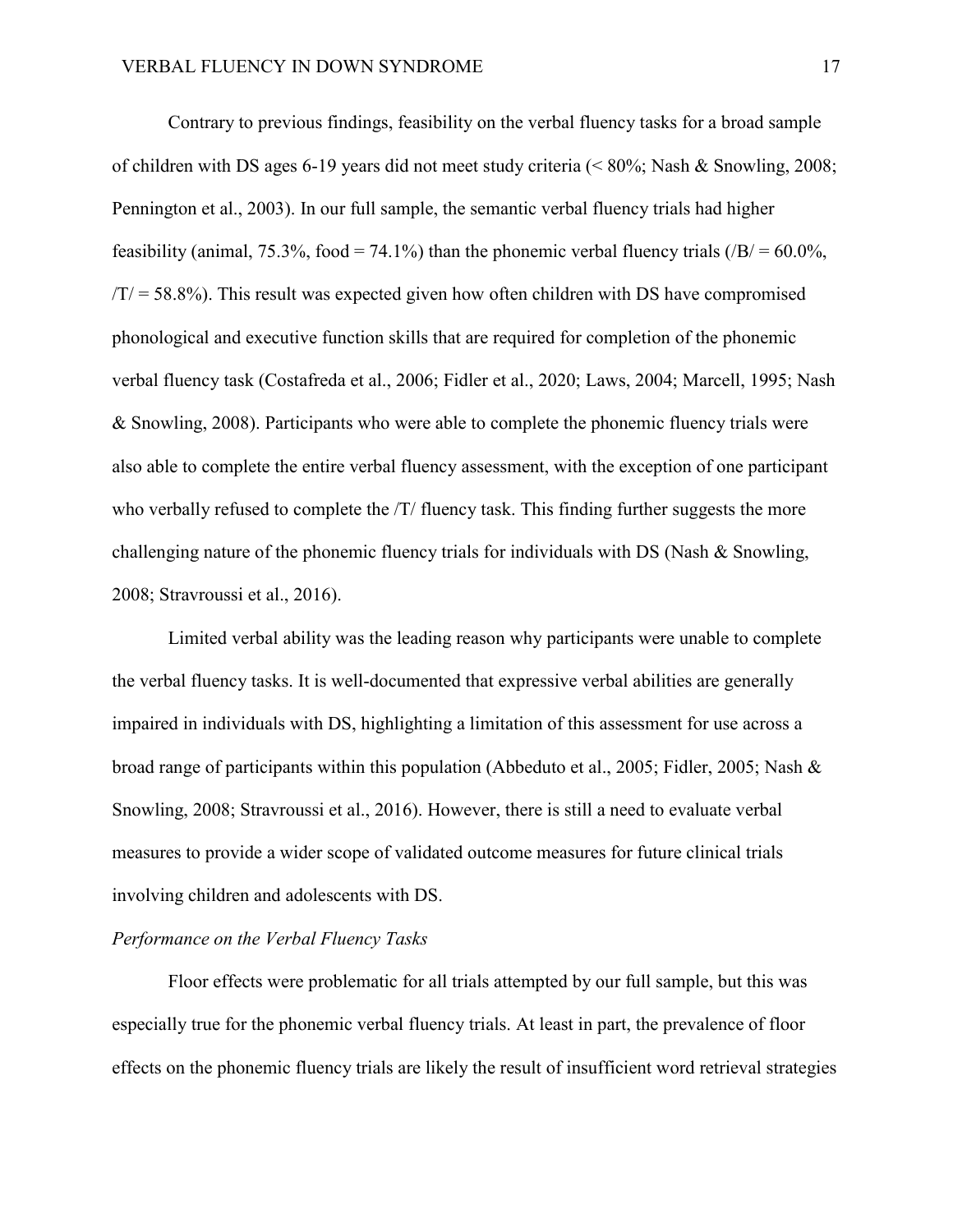and other deficits of executive function, as noted in previous research evaluating verbal fluency tasks in children with DS (Nash & Snowling, 2008; Pennington et al., 2003). The high prevalence of motor speech disorders in individuals with DS may also contribute to floor effects on both fluency trials (Wilson et al., 2019). Floor effects are an area of concern for potential outcome measures in DS as they prevent the evaluation of within-group differences and longitudinal change over time. Given that the semantic verbal fluency task nearly met study criteria, our findings suggest that the semantic trials might be a more appropriate measure than the phonemic trials for children and adolescents with DS older than 10 years of age. In addition, use of this measure in future clinical trials is recommended to be limited to including children with verbal abilities.

In addition to floor effects, we also evaluated the effects of the adaptations implemented in scoring task performance. We first examined the number of participants who repeated the examples (i.e., Cat/Dog) provided by the examiners during the task instructions. Approximately 13.7% of participants repeated the examples as their only correct response(s) on the phonemic trials (Bus/Box, Tree/Top), while no participants repeated the examples as their only correct responses on the semantic trials (Cat/Dog, Pizza/Milk). The prevalence of novel responses suggests that participants with DS understand the verbal fluency task instructions and are capable of retrieving words in a given category. While this scoring adaptation does reduce floor effects and enhance the feasibility rate for the phonemic task, even with adapted scoring it still did not meet *a priori* criterion for acceptable feasibility. We then evaluated the inclusion of proper nouns as correct responses on the phonemic /B/ and /T/ verbal fluency trials. One-fifth of participants used proper nouns while generating responses on the /B/ and /T/ trials, yet the impact on performance was only marginally improved. This finding suggests that the inclusion of proper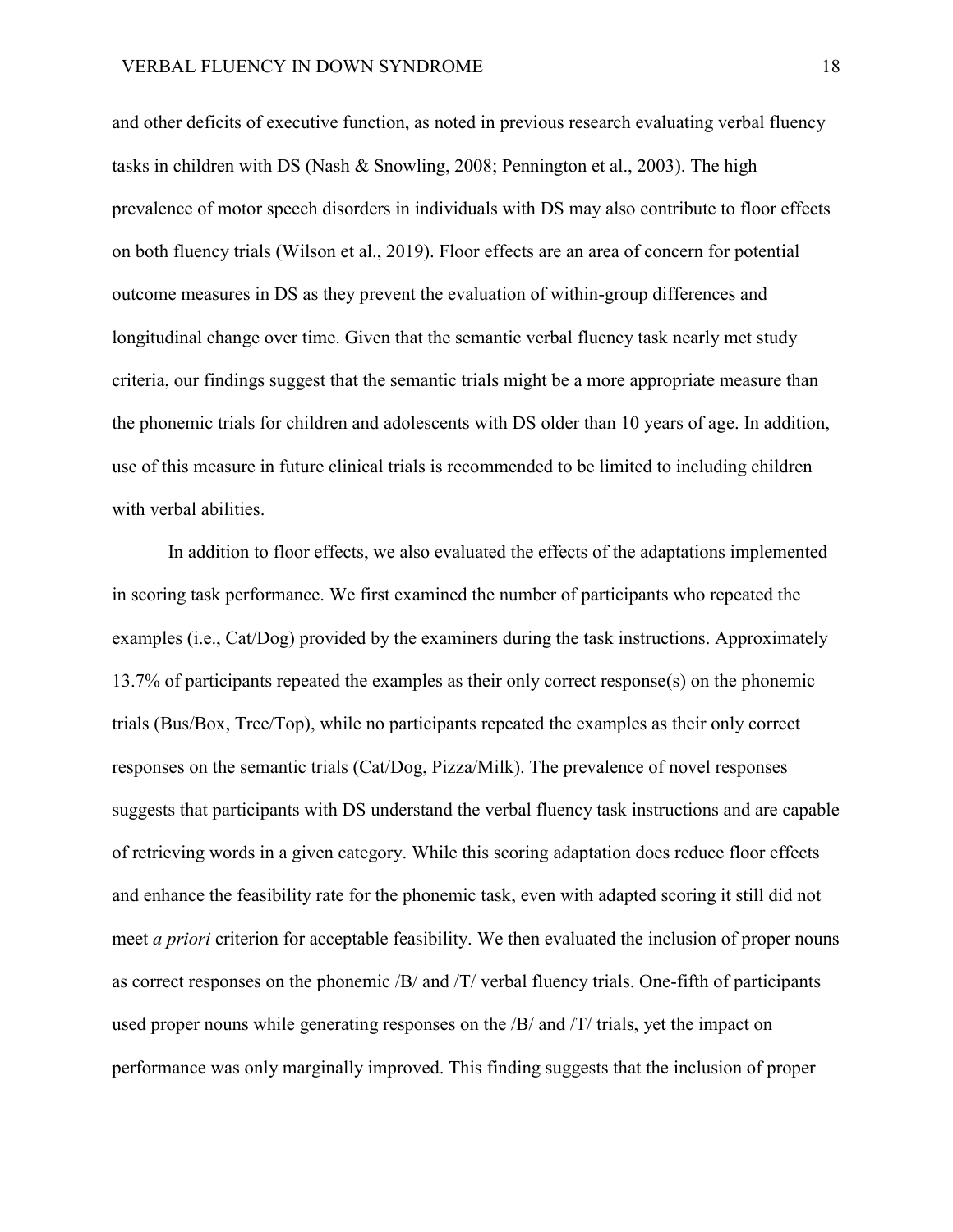nouns as correct responses may provide a support for the completion of the phonemic trials, modestly but incompletely improving feasibility.

Consistent with previous research evaluating verbal fluency in DS, sex-related effects were not observed on the semantic and phonemic verbal fluency task (Del Hoyo, 2015). Children and adolescents with DS with higher KBIT-2 raw scores obtained significantly higher scores on most verbal fluency trials as documented in previous normative findings (Liogier d'Ardhuy et al., 2015). Correlations between measures of verbal/nonverbal cognition and perseverations were inconsistent, warranting replication to further understand these associations.

# *Test-retest Reliability and Practice Effects*

Test-retest reliability is critically important for outcome measures used in therapeutic trials in DS, where change is assessed from pre- to post-intervention. If a measure is unreliable, it may obscure any real effects that occur in such repeated-measure studies (Edgin et al., 2017; Esbensen et al., 2017; Hessl et al., 2016). The number of correct responses produced on the semantic and the phonemic /T/ fluency trials demonstrated moderate-to-good test-retest reliability, and the phonemic /B/ fluency trial demonstrated poor test-retest reliability. Lower ICC scores were observed on the phonemic fluency trials. These lower ICC scores were expected due to the more challenging nature of the phonemic task for children and adolescents with DS, and the high number of children who were unable to complete the test or received floor scores. Moderate test-retest reliability was observed for the number of perseverations on the semantic animal trials and the number of intrusions on the phonemic  $\text{/T/}$  trial (ICC = 0.62 – .67, though poor test-retest reliability was observed for the number of intrusions and perseverations produced during the remaining trials ( $\text{ICC} < .50$ ). Although intrusion and perseveration errors were prevalent, these low-to-moderate ICC scores raise concerns about using intrusions and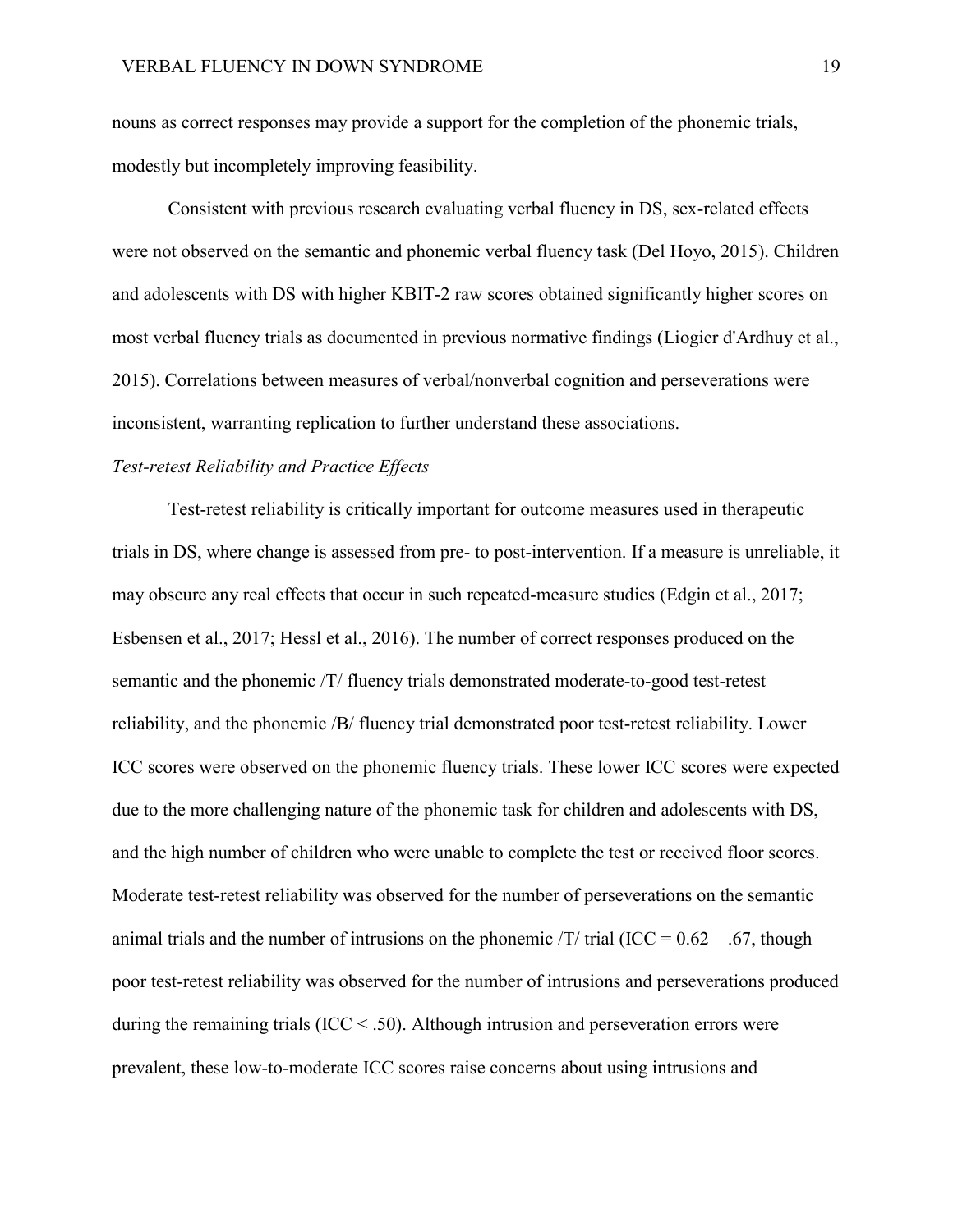perseverations as measures of meaningful change across time. Significant practice effects were not observed on any verbal fluency trial across Time 1 and Time 2. On the surface, these findings might suggest that the verbal fluency tasks would be sensitive to intervention-specific change in future clinical trials involving children and adolescents with DS. However, floor effects could have overwhelmed any potential benefit from practice and could be similarly difficult to overcome by the benefits of an intervention.

#### *Utility in Children with DS 10 Years and Older*

Though the feasibility of the verbal fluency tasks did not meet *a priori* criteria, sensitivity and specificity probability calculations were used to determine who can complete the measure based on benchmarks of chronological age and IQ. Specificity increases as participant age and IQ increase. High specificity inherently decreases sample size due to a higher exclusion rate, but it also increases the probability that participants will be able to complete the task. By contrast, sensitivity increases as age and IQ restrictions decrease. High sensitivity increases sample size due to a lower exclusion rate, and it consequently grants observation of greater heterogeneity of performance. The semantic verbal fluency trials demonstrate adequate sensitivity and specificity, as well as strong psychometric properties when completed by children with DS 10 years of age and older, although the phonemic verbal fluency trials did not meet *a priori* criteria when completed by the age-restricted sample. The correct responses for the semantic verbal fluency test-retest reliability were also below study criteria, although it was in the upper range of the moderate category (ICC = .72 – .73). Results suggest that the semantic verbal fluency trials are more appropriate for use in future clinical trials enrolling youth with DS 10 years of age and older. It is likely that the phonemic verbal fluency task would only be appropriate for children above 10 years old with higher levels of cognitive ability. Depending on the goals of future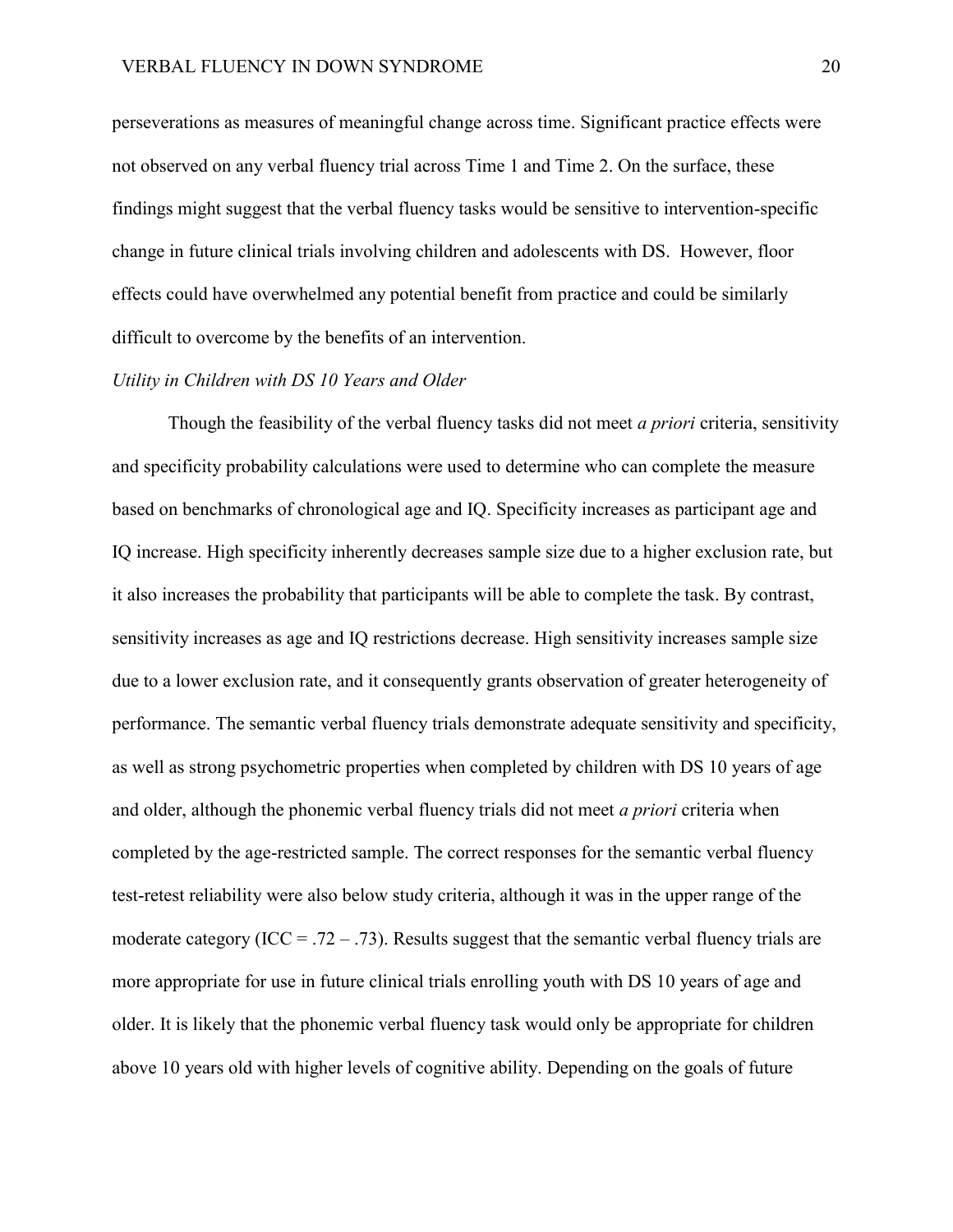research in DS, the sensitivity and specificity calculations used in the present study can inform inclusion criteria for future clinical trials using verbal fluency outcome measures.

# *Limitations and Future Directions*

Despite providing crucial information regarding the usability of verbal fluency tasks for participants with DS, there are study limitations that warrant discussion. The current study was comprised of a racially and ethnically limited sample that should be diversified to better describe performance and to ensure the appropriateness of the task for future use in clinical research with children and adolescents with DS. Similarly, the study had a limited sample of children with DS younger than 10 years of age  $(n = 22)$ ; future work is needed to confirm our findings in a larger sample. Additionally, the test-retest window in the current study was short and it would be beneficial to evaluate the psychometric properties of the assessment, as well as its ability to adequately measure within-individual and within-sample sensitivity to change, across longer time periods (i.e., 12 weeks to 1 year) as would be necessary for future clinical trials in DS. Lastly, ecological validity of verbal fluency tasks was not addressed, and future research is needed to compare performance on verbal fluency tasks with real-world functioning.

To further examine the appropriateness of verbal fluency tasks for future clinical trials involving children and adolescents with DS, future research should describe the convergent validity of verbal fluency tasks with other psychometrically sound outcome measures used to measure executive functioning and language in children and adolescents with DS. Importantly, investigators should focus on measures with known ecological validity to determine the relationship between verbal fluency task performance and everyday functioning. Recent research has identified sound measures of executive function and language for children with DS, such as the Behavior Rating Inventory of Executive Function,  $2<sup>nd</sup>$  Edition and expressive language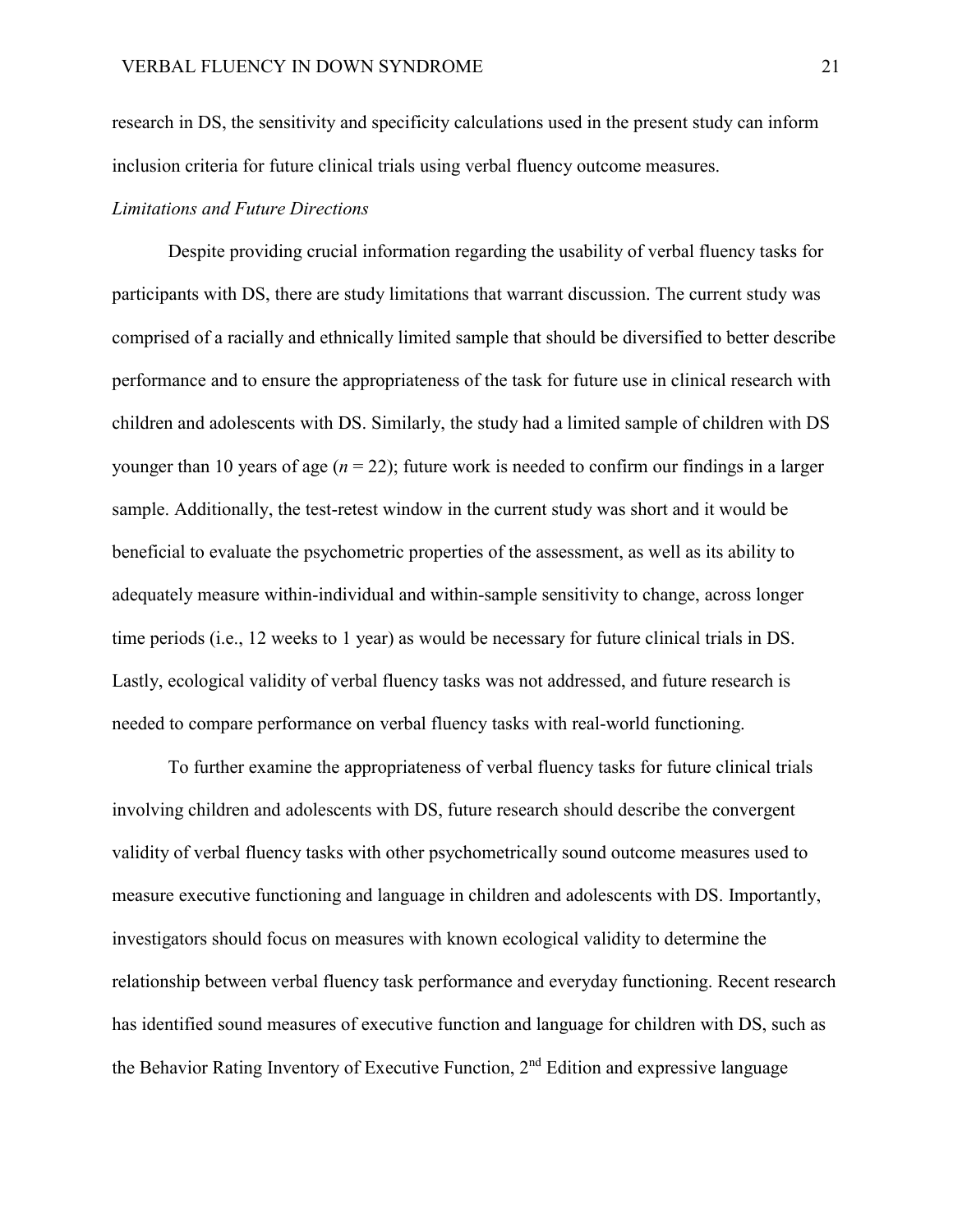sampling, though there is still a need for the identification of measures with a known connection to daily performance to increase confidence in the ability of verbal fluency task to capture realworld changes in future clinical trials (Chaytor & Schmitter-Edgecombe, 2003; Esbensen et al., 2019; Thurman et al., 2021). Further, future work should evaluate the use of visual supports for the completion of the verbal fluency task (i.e., showing participants the letter /B/ or /T/ prior to administering the phonemic verbal fluency trials), to determine whether added visual supports increase the feasibility of the task in children and adolescents with DS. Lastly, clustering and switching coding processes provide critical information about how responses are generated during the task's administration that are not collected by measuring the number of correct and incorrect responses alone and should be explored in future studies (Nash & Snowling, 2008; Troyer, 1997; Troyer, 1998; Troyer, 2000).

#### *Conclusion*

When completed by the entire sample, the verbal fluency tasks failed to display sound psychometric properties, though the semantic fluency trials had stronger psychometric indices than the phonemic trials. The evaluation of an age-restricted sample supported the use of the semantic verbal fluency task for children with DS 10 years of age and older, however, test-retest reliability was problematic. The phonemic task may only be appropriate for participants with DS who have advanced cognitive skills regardless of age. Though error measurements produced on the task have previously been used to further evaluate cognitive processes during performance on the task, the current study revealed a lack of stability for these measures to provide meaningful information across time. Given the similarity of administration and scoring procedures, we believe that the results from the present study can be generalized to most verbal fluency outcome measures completed by children and adolescents with DS, though further research should be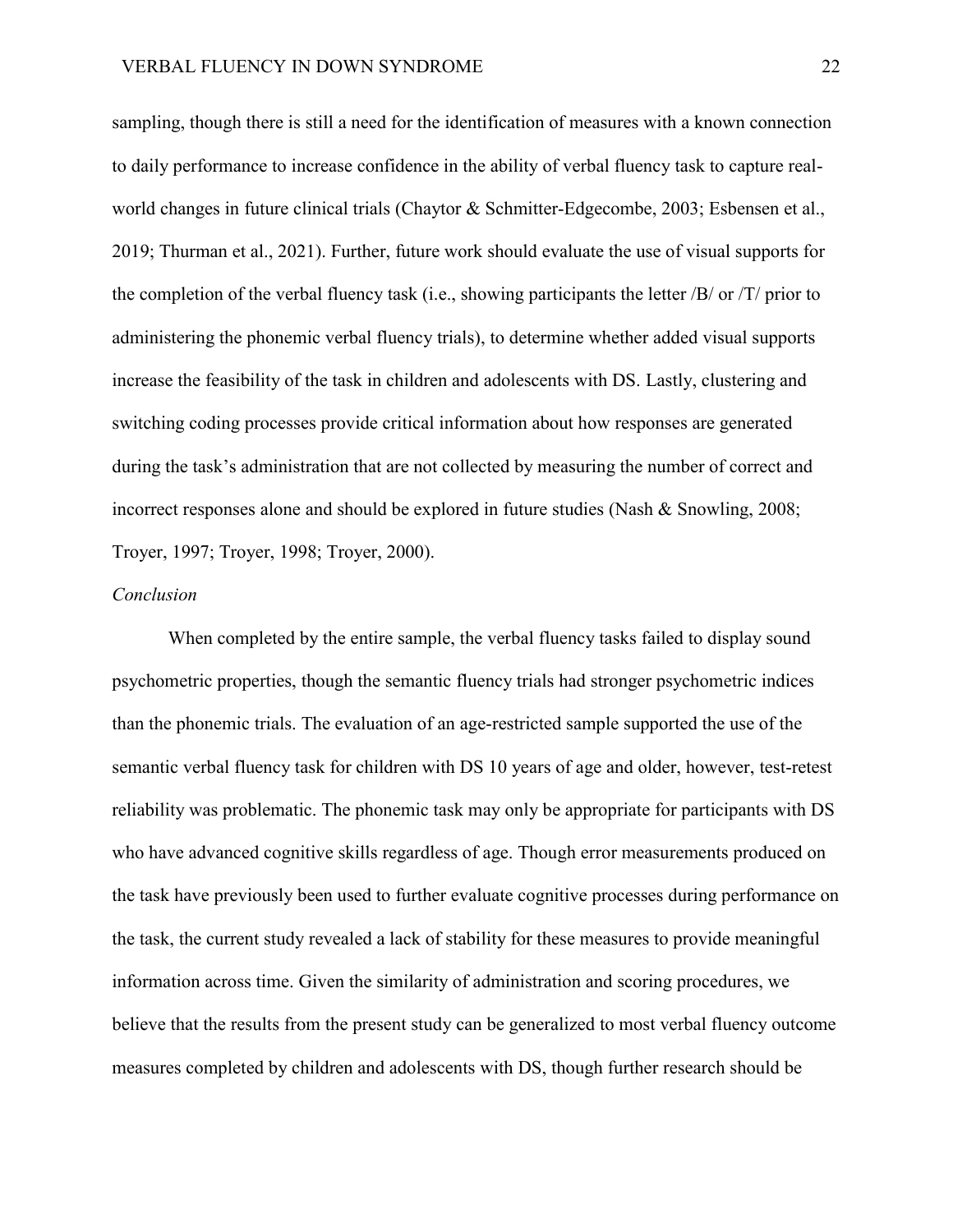conducted to validate this claim. This study supports the continued selection of outcome measures for future therapeutic trials in DS and other populations with intellectual disabilities.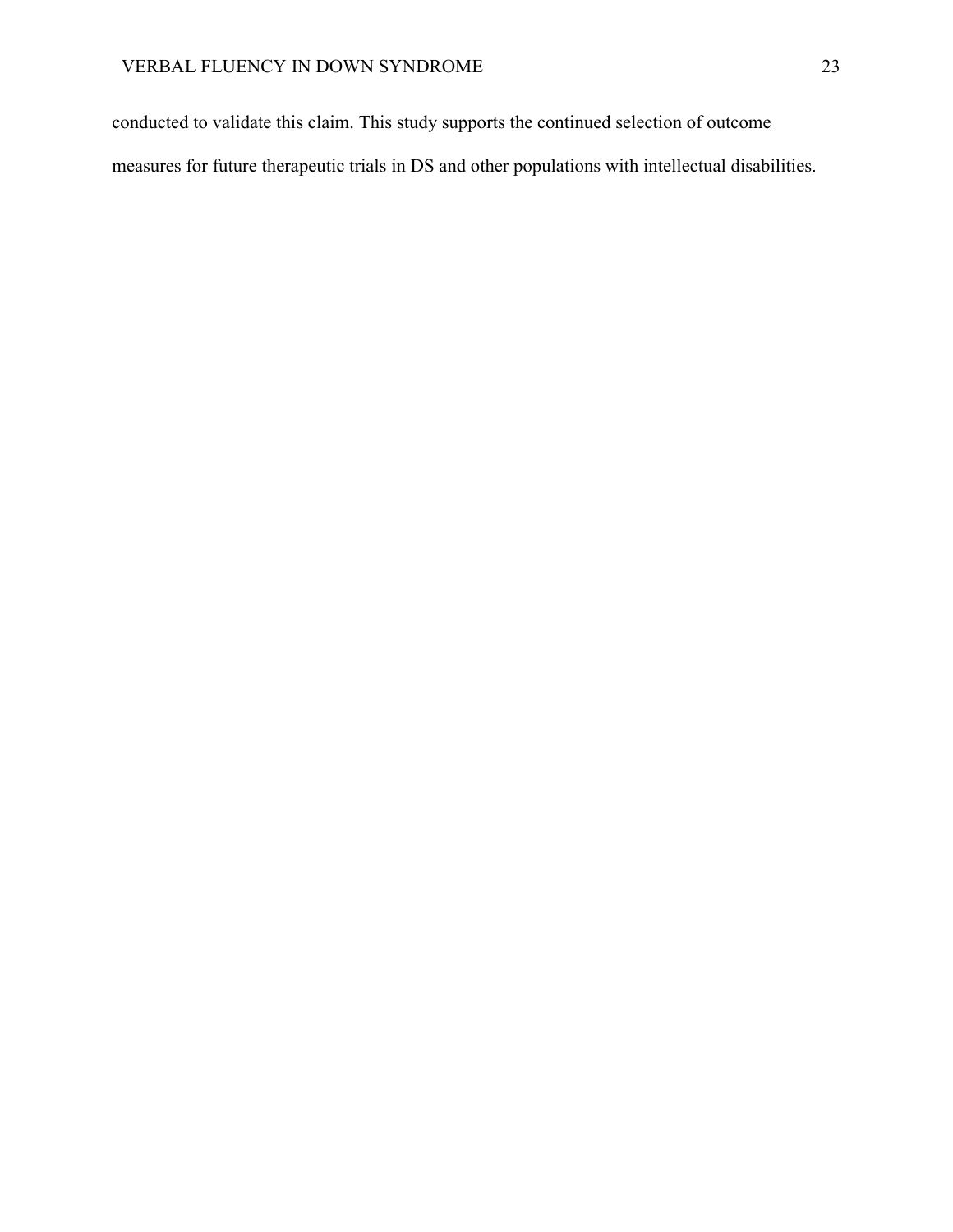## **REFERENCES**

- Abbeduto, L., Chapman, R. S., Fletcher, P., & Miller, J. (2005). Language development in Down syndrome and fragile X syndrome. *Trends in Language Acquisition Research, 4*, 53-72.
- Abbeduto, L., Warren, S. F., & Conners, F. A. (2007). Language development in Down syndrome: From the prelinguistic period to the acquisition of literacy. *Mental Retardation and Developmental Disabilities Research Reviews, 13*(3), 247-261.
- Akoglu, H. (2018). User's guide to correlation coefficients. *Turkish Journal of Emergency Medicine, 18*(3), 91-93.
- Azuma, T. (2004). Working memory and perseveration in verbal fluency. *Neuropsychology, 18*(1), 69-77. doi:10.1037/0894-4105.18.1.69
- Ball, S. L., Holland, A. J., Treppner, P., Watson, P. C., & Huppert, F. A. (2008). Executive dysfunction and its association with personality and behaviour changes in the development of Alzheimer's disease in adults with Down syndrome and mild to moderate learning disabilities. *British Journal of Clinical Psychology, 47*(1), 1-29.
- Becker, N., & Salles, J. F. d. (2016). Methodological criteria for scoring clustering and switching in verbal fluency tasks. *Psico-usF, 21*(3), 445-457.
- Best, J. R., Miller, P. H., & Naglieri, J. A. (2011). Relations between executive function and academic achievement from ages 5 to 17 in a large, representative national sample. *Learning and Individual Differences, 21*(4), 327-336.
- Charchat-Fichman, H., Oliveira, R. M., & Silva, A. M. d. (2011). Performance of Brazilian children on phonemic and semantic verbal fluency tasks. *Dementia & Neuropsychologia, 5*(2), 78-84.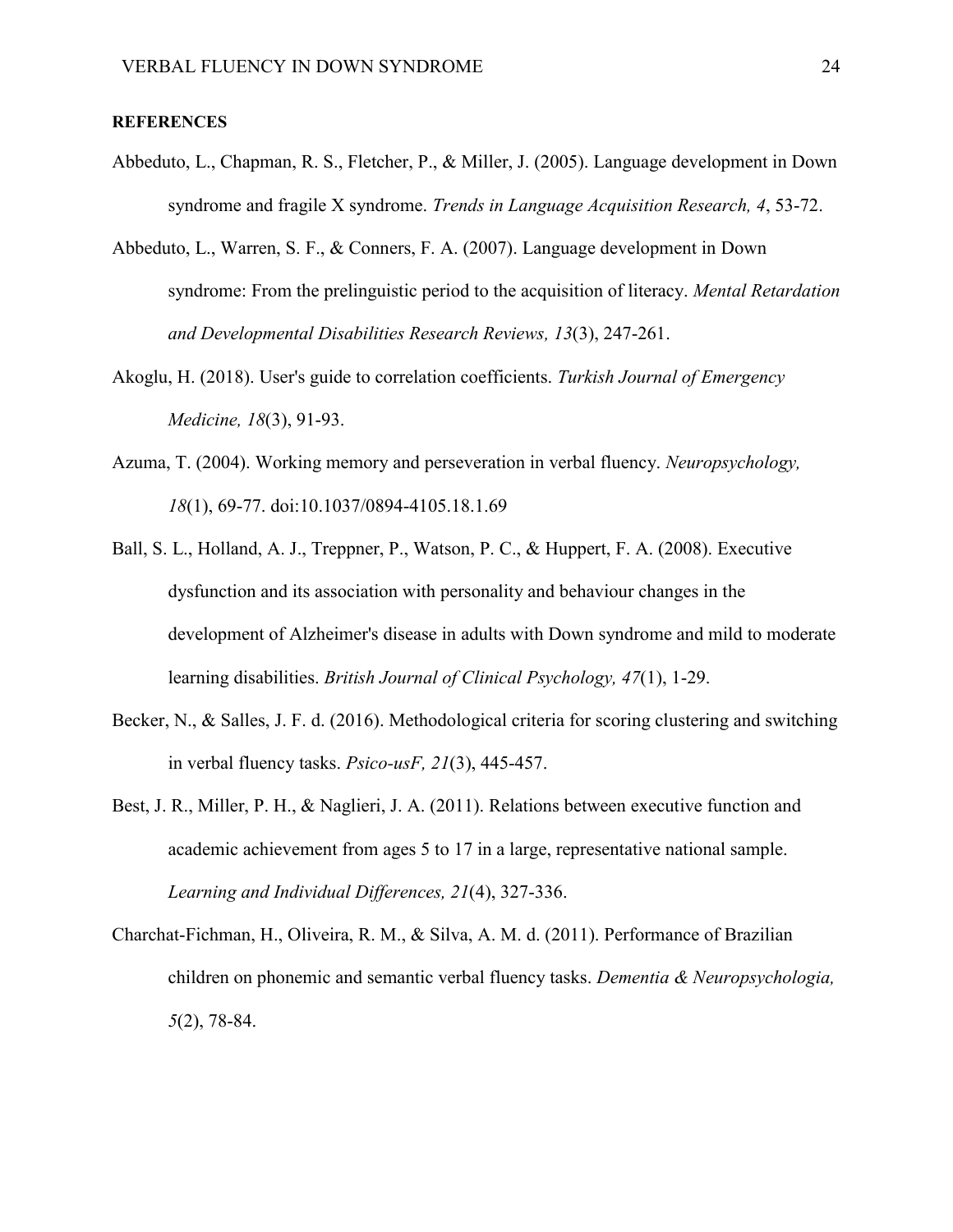- Chaytor, N., & Schmitter-Edgecombe, M. (2003). The ecological validity of neuropsychological tests: A review of the literature on everyday cognitive skills. *Neuropsychology Review, 13*(4), 181-197.
- Costafreda, S. G., Fu, C. H., Lee, L., Everitt, B., Brammer, M. J., & David, A. S. (2006). A systematic review and quantitative appraisal of fMRI studies of verbal fluency: role of the left inferior frontal gyrus. *Human Brain Mapping, 27*(10), 799-810.
- Daunhauer, L. A., Fidler, D. J., & Will, E. (2014). School function in students with Down syndrome. *American Journal of Occupational Therapy, 68*(2), 167-176.
- de la Torre, R., de Sola, S., Hernandez, G., Farré, M., Pujol, J., Rodriguez, J., . . . Principe, A. (2016). Safety and efficacy of cognitive training plus epigallocatechin-3-gallate in young adults with Down's syndrome (TESDAD): a double-blind, randomised, placebocontrolled, phase 2 trial. *The Lancet Neurology, 15*(8), 801-810.
- Del Hoyo Soriano, L., Xicota Vila, L., Sánchez Benavides, G., Cuenca Royo, A. M., Sola Llopis, S. d., Langohr, K., . . . Fornell, T. (2015). Semantic Verbal Fluency Pattern, Dementia Rating Scores and Adaptive Behavior Correlate With Plasma Aβ42 Concentrations in Down Syndrome Young Adults. *Frontiers in Behavioral Neuroscience*, 9, 301.
- Edgin, J. O., Anand, P., Rosser, T., Pierpont, E. I., Figueroa, C., Hamilton, D., . . . Toole, L. (2017). The Arizona Cognitive Test Battery for Down syndrome: Test-retest reliability and practice effects. *American Journal on Intellectual and Developmental Disabilities, 122*(3), 215-234.
- Edgin, J. O., Mason, G. M., Allman, M. J., Capone, G. T., DeLeon, I., Maslen, C., . . . Nadel, L. (2010). Development and validation of the Arizona Cognitive Test Battery for Down syndrome. *Journal of Neurodevelopmental Disorders, 2*(3), 149-164.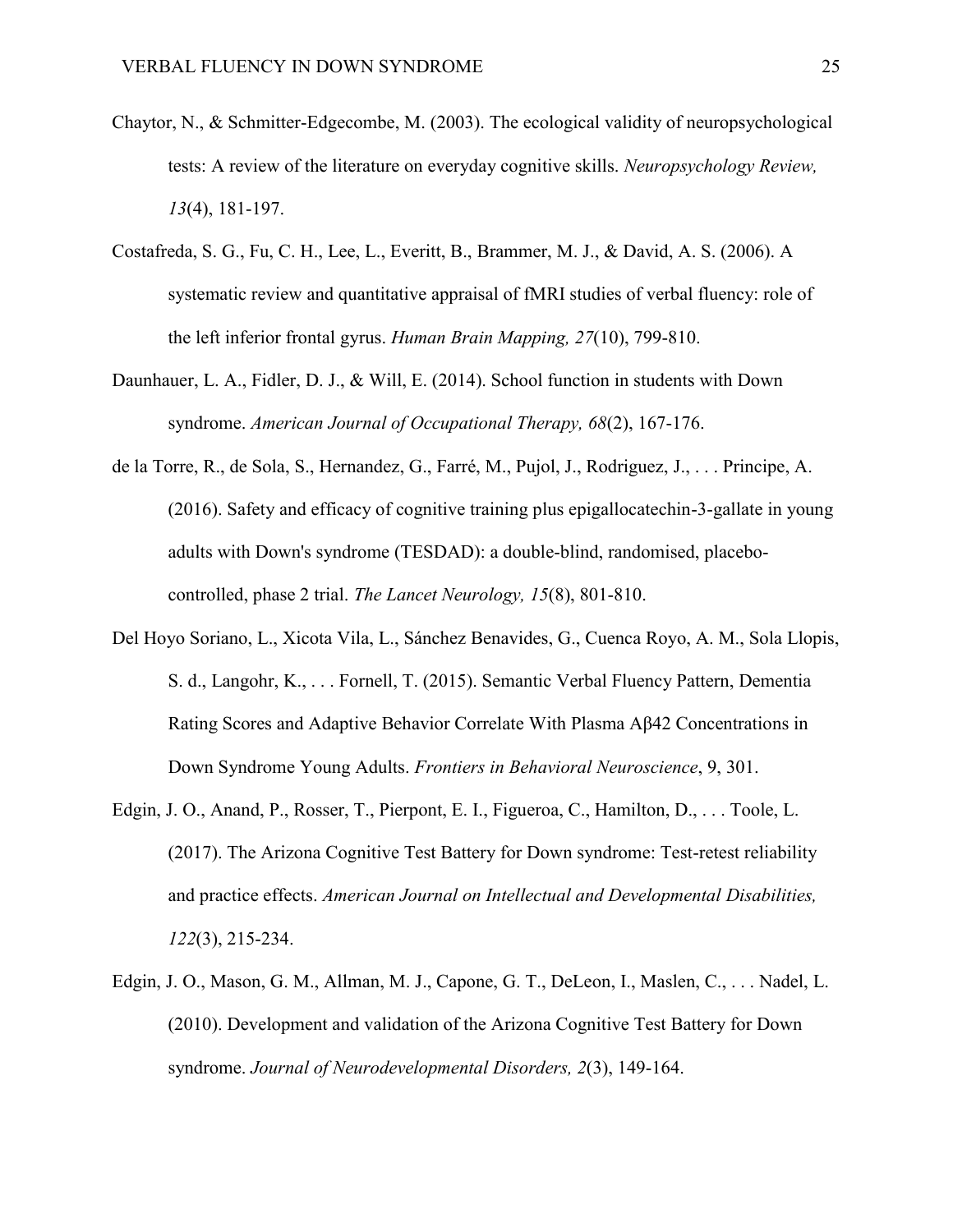- Esbensen, A. J., Hoffman, E. K., Shaffer, R., Chen, E., Patel, L., & Jacola, L. (2019). Reliability of informant-report measures of executive functioning in children with down syndrome. American journal on intellectual and developmental disabilities, 124(3), 220-233.
- Esbensen, A. J., Hooper, S. R., Fidler, D., Hartley, S. L., Edgin, J., d'Ardhuy, X. L., . . . Abbeduto, L. (2017). Outcome measures for clinical trials in Down syndrome. *American Journal on Intellectual and Developmental Disabilities, 122*(3), 247-281.
- Fabbretti, D., Pizzuto, E., Vicari, S., & Volterra, V. (1997). A story description task in children with Down's syndrome: Lexical and morphosyntactic abilities. *Journal of Intellectual Disability Research, 41*(2), 165-179.
- Fidler, D. J. (2005). The emerging Down syndrome behavioral phenotype in early childhood: Implications for practice. *Infants & Young Children, 18*(2), 86-103.
- Fidler, D. J., Daunhauer, L. A., Schworer, E., & Patel, L. (2020). Executive function in Down syndrome: Links to adaptation and treatment implications. In *The Oxford Handbook of Down Syndrome and Development*.
- Hamburg, S., Rosch, R., Startin, C. M., Friston, K. J., & Strydom, A. (2019). Dynamic Causal Modeling of the Relationship between Cognition and Theta–alpha Oscillations in Adults with Down Syndrome. *Cerebral Cortex, 29*(5), 2279-2290.
- Harrison, J. E., Buxton, P., Husain, M., & Wise, R. (2000). Short test of semantic and phonological fluency: Normal performance, validity and test‐ retest reliability. *British Journal of Clinical Psychology, 39*(2), 181-191.
- Hart, S. J., Visootsak, J., Tamburri, P., Phuong, P., Baumer, N., Hernandez, M. C., . . . Kishnani, P. S. (2017). Pharmacological interventions to improve cognition and adaptive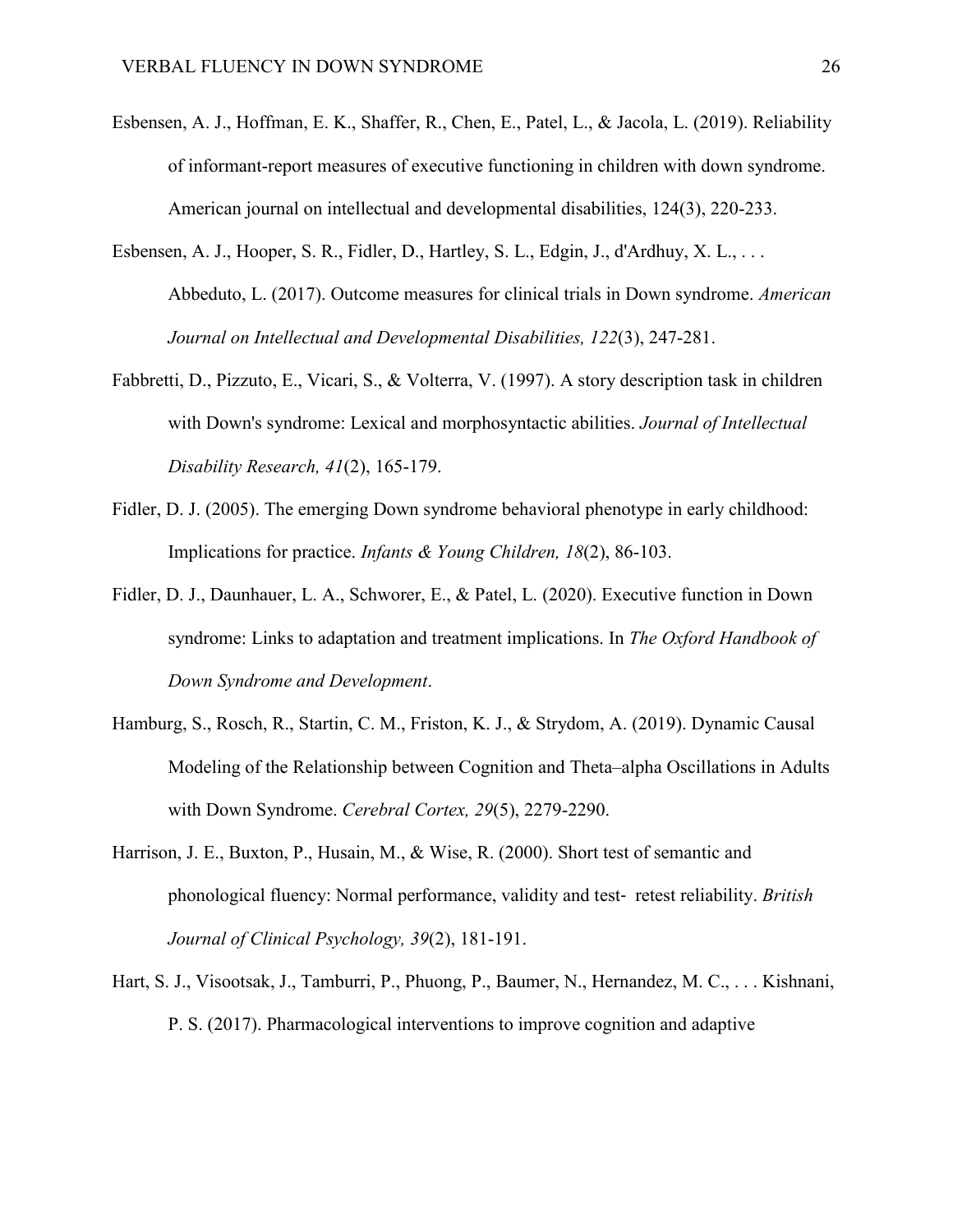functioning in Down syndrome: Strides to date. *American Journal of Medical Genetics Part A, 173*(11), 3029-3041.

- Heller, J. H., Spiridigliozzi, G. A., Crissman, B. G., Sullivan‐ Saarela, J. A., Li, J. S., & Kishnani, P. S. (2006). *Clinical trials in children with Down syndrome: issues from a cognitive research perspective.* Paper presented at the American Journal of Medical Genetics Part C: Seminars in Medical Genetics.
- Hessl, D., Sansone, S. M., Berry-Kravis, E., Riley, K., Widaman, K. F., Abbeduto, L., . . . Rhodes, K. C. (2016). The NIH Toolbox Cognitive Battery for intellectual disabilities: three preliminary studies and future directions. *Journal of Neurodevelopmental Disorders, 8*(1), 35.
- Hewitt, L. E., Hinkle, A. S., & Miccio, A. W. (2005). Intervention to improve expressive grammar for adults with Down syndrome. *Communication Disorders Quarterly, 26*(3), 144-155.
- Hurks, P., Vles, J., Hendriksen, J., Kalff, A., Feron, F., Kroes, M., . . . Jolles, J. (2006). Semantic category fluency versus initial letter fluency over 60 seconds as a measure of automatic and controlled processing in healthy school-aged children. *Journal of Clinical and Experimental Neuropsychology, 28*(5), 684-695.
- Kaufman, A. S., & Kaufman, N. L. (2004). *Manual: Kaufman assessment battery for children* (2nd ed.). Circle Pines, MN: AGS Publishing.
- Keeling, L. A., Spiridigliozzi, G. A., Hart, S. J., Baker, J. A., Jones, H. N., & Kishnani, P. S. (2017). Challenges in measuring the effects of pharmacological interventions on cognitive and adaptive functioning in individuals with Down syndrome: A systematic review. *American Journal of Medical Genetics Part A, 173*(11), 3058-3066.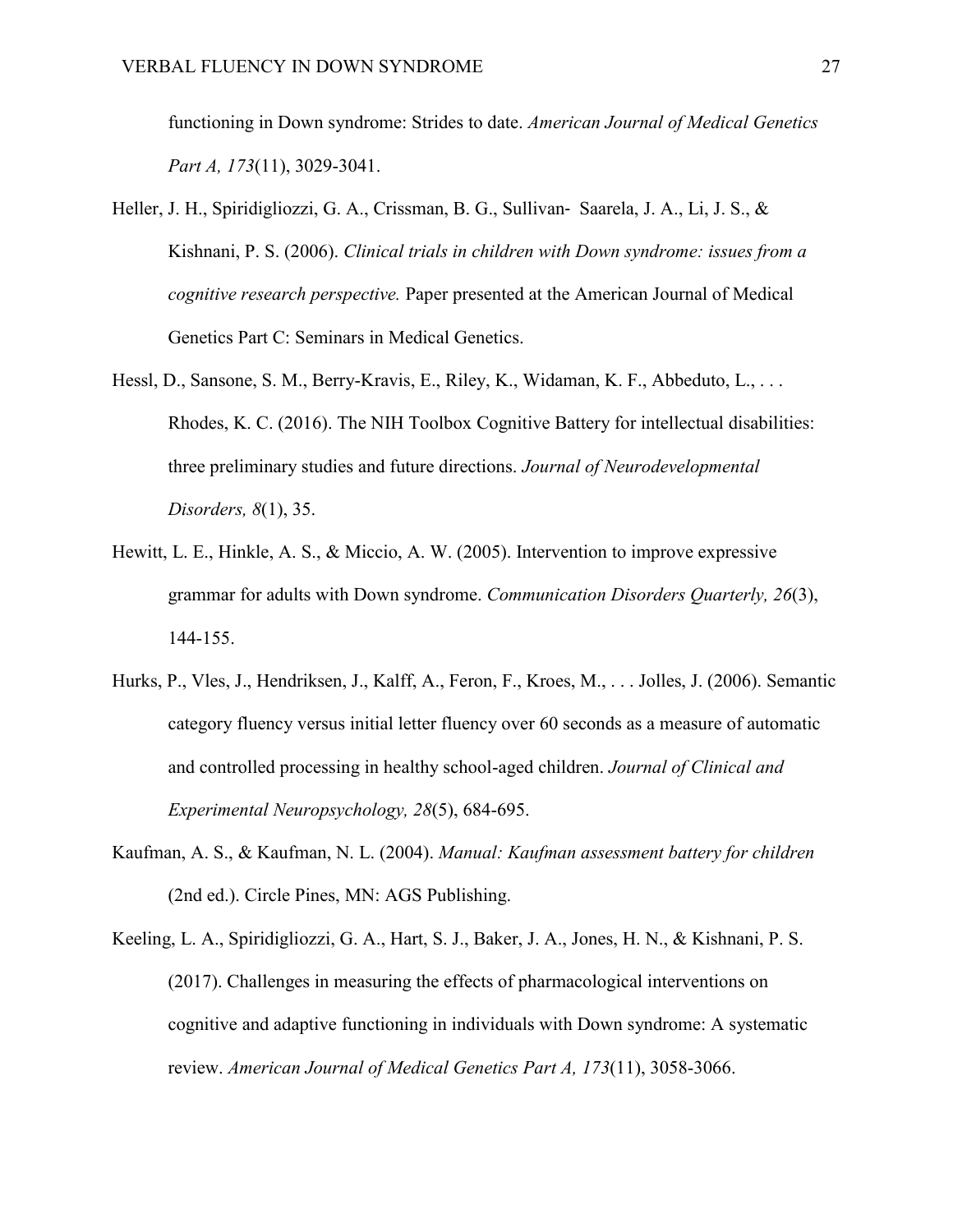- Kishnani, P. S., Heller, J. H., Spiridigliozzi, G. A., Lott, I., Escobar, L., Richardson, S., . . . McRae, T. (2010). Donepezil for treatment of cognitive dysfunction in children with Down syndrome aged 10–17. *American Journal of Medical Genetics Part A, 152*(12), 3028-3035.
- Koo, T. K., & Li, M. Y. (2016). A guideline of selecting and reporting intraclass correlation coefficients for reliability research. *Journal of Chiropractic Medicine, 15*(2), 155-163.
- Korkman, M., Kirk, U., & Kemp, S. (2007). *NEPSY II: Clinical and interpretive manual*: Harcourt Assessment, PsychCorp.
- Kumin, L., Councill, C., & Goodman, M. (1994). A longitudinal study of the emergence of phonemes in children with Down syndrome. *Journal of Communication Disorders, 27*(4), 293-303.
- Laws, G. (2004). Contributions of phonological memory, language comprehension and hearing to the expressive language of adolescents and young adults with Down syndrome. *Journal of Child Psychology and Psychiatry*, *45*(6), 1085-1095.
- Liogier d'Ardhuy, X., Edgin, J. O., Bouis, C., de Sola, S., Goeldner, C., Kishnani, P., . . . Squassante, L. (2015). Assessment of cognitive scales to examine memory, executive function and language in individuals with Down syndrome: Implications of a 6-month observational study. *Frontiers in Behavioral Neuroscience, 9*, 300.
- Marcell, M. M. (1995). Relationships between hearing and auditory cognition in Down's syndrome youth. *Downs Syndrome Research and Practice*, *3*, 75-91.
- Memisevic, H., Biscevic, I., & Pasalic, A. (2017). Developmental trends in semantic fluency in preschool children. *Cogent Psychology, 4*(1), 1403064.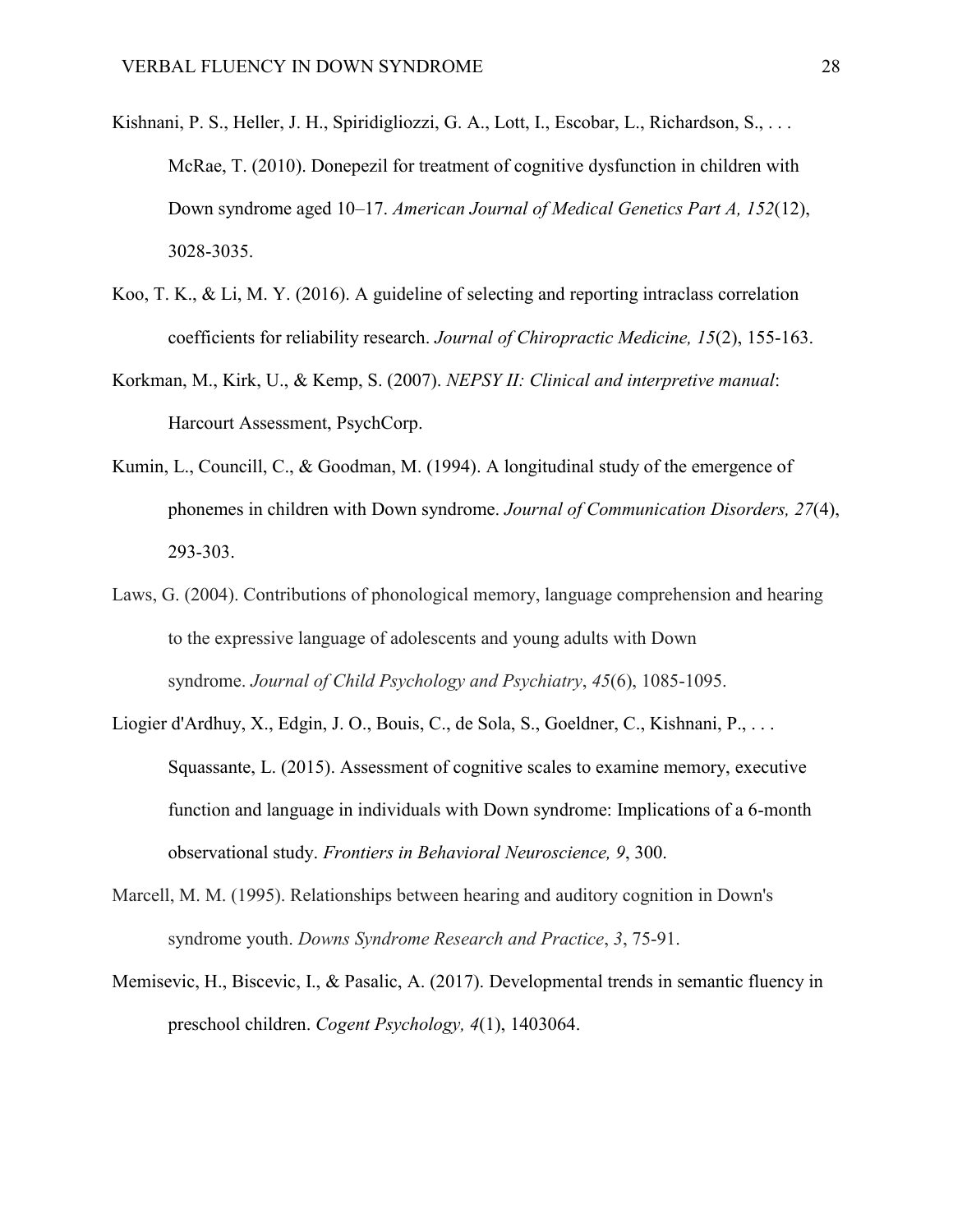- Næss, K.-A. B., Lyster, S.-A. H., Hulme, C., & Melby-Lervåg, M. (2011). Language and verbal short-term memory skills in children with Down syndrome: A meta-analytic review. *Research in Developmental Disabilities, 32*(6), 2225-2234.
- Nash, H. M., & Snowling, M. J. (2008). Semantic and phonological fluency in children with Down syndrome: Atypical organization of language or less efficient retrieval strategies? *Cognitive Neuropsychology, 25*(5), 690-703.
- Parker, S. E., Mai, C. T., Canfield, M. A., Rickard, R., Wang, Y., Meyer, R. E., . . . Kirby, R. S. (2010). Updated national birth prevalence estimates for selected birth defects in the United States, 2004–2006. *Birth Defects Research Part A: Clinical and Molecular Teratology, 88*(12), 1008-1016.
- Pennington, B. F., Moon, J., Edgin, J., Stedron, J., & Nadel, L. (2003). The neuropsychology of Down syndrome: evidence for hippocampal dysfunction. *Child Development, 74*(1), 75- 93.
- Randolph, C., Tierney, M. C., Mohr, E., & Chase, T. N. (1998). The Repeatable Battery for the Assessment of Neuropsychological Status (RBANS): preliminary clinical validity. Journal of clinical and experimental neuropsychology, 20(3), 310-319.
- Riva, D., Nichelli, F., & Devoti, M. (2000). Developmental aspects of verbal fluency and confrontation naming in children. *Brain and Language, 71*(2), 267-284.
- Sabat, C., Arango, P., Tassé, M. J., & Tenorio, M. (2020). Different abilities needed at home and school: The relation between executive function and adaptive behaviour in adolescents with Down syndrome. *Scientific Reports, 10*(1), 1-10.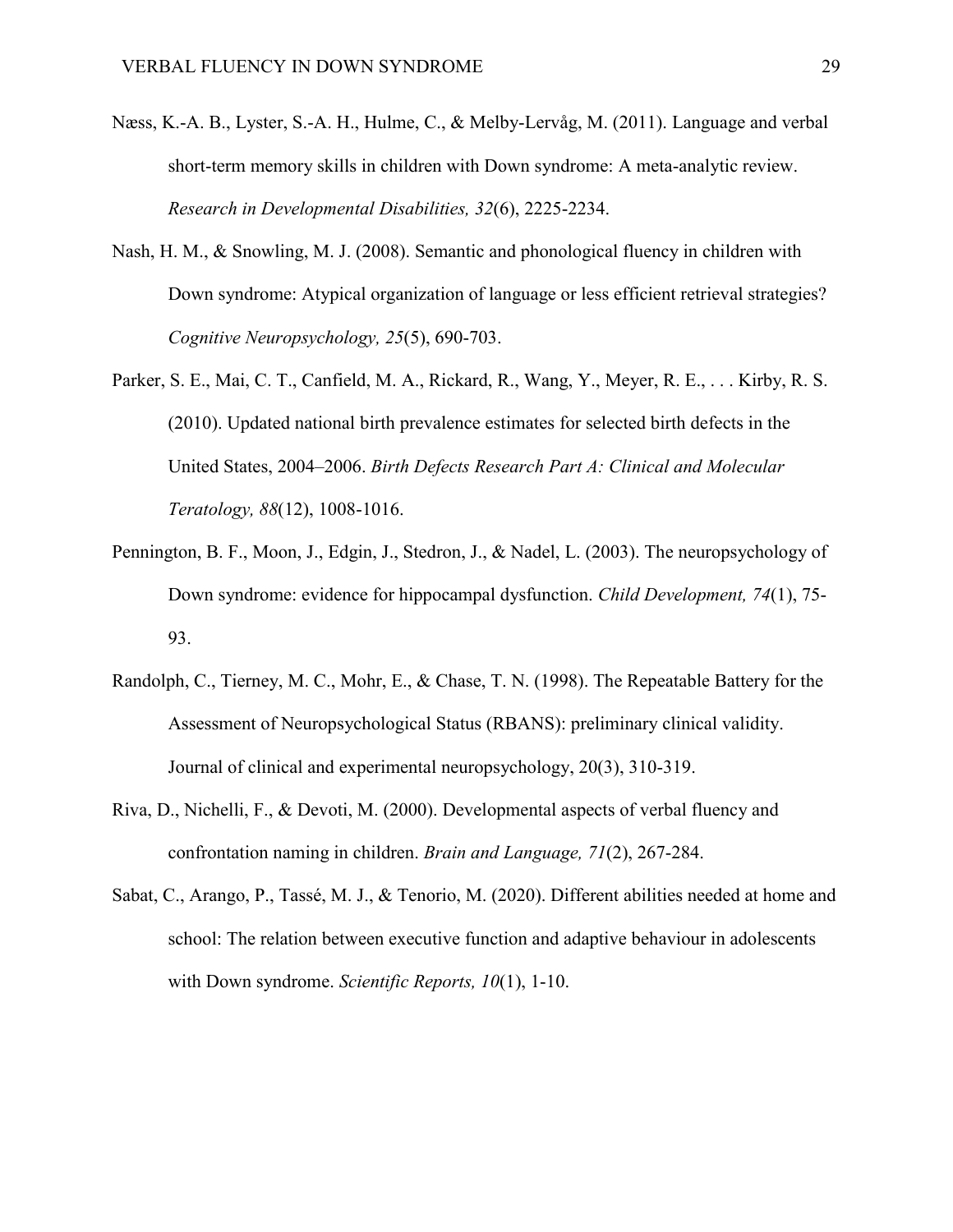- Schworer, E.K., Esbensen, A.J., Fidler, D.J., Beebe, D.W., Carle, A., & Wiley, S. (2021). Evaluating working memory outcome measures for children with Down syndrome. Journal of Intellectual Disability Research. doi: 10.1111/jir.12833
- Snow, W., Tierney, M., Zorzitto, M., Fisher, R., & Reid, D. (1988). *One-year test-retest reliability of selected neuropsychological tests in older adults.* Paper presented at the Journal of Clinical and Experimental Neuropsychology.
- Snowling, M. J., Hulme, C., & Mercer, R. C. (2002). A deficit in rime awareness in children with Down syndrome. *Reading and Writing*, *15*(5-6), 471-495.
- Stavroussi, P., Andreou, G., & Karagiannopoulou, D. (2016). Verbal fluency and verbal shortterm memory in adults with Down syndrome and unspecified intellectual disability. *International Journal of Disability, Development and Education, 63*(1), 122-139.
- Thurman, A. J., Edgin, J. O., Sherman, S. L., Sterling, A., McDuffie, A., Berry-Kravis, E., Hamilton, D., & Abbeduto, L. (2021). Spoken language outcome measures for treatment studies in Down syndrome: feasibility, practice effects, test-retest reliability, and construct validity of variables generated from expressive language sampling. *Journal of neurodevelopmental disorders, 13*(1), 1-17.
- Troyer, A. K. (2000). Normative data for clustering and switching on verbal fluency tasks. *Journal of Clinical and Experimental Neuropsychology, 22*(3), 370-378.
- Troyer, A. K., Moscovitch, M., & Winocur, G. (1997). Clustering and switching as two components of verbal fluency: evidence from younger and older healthy adults. *Neuropsychology, 11*(1), 138.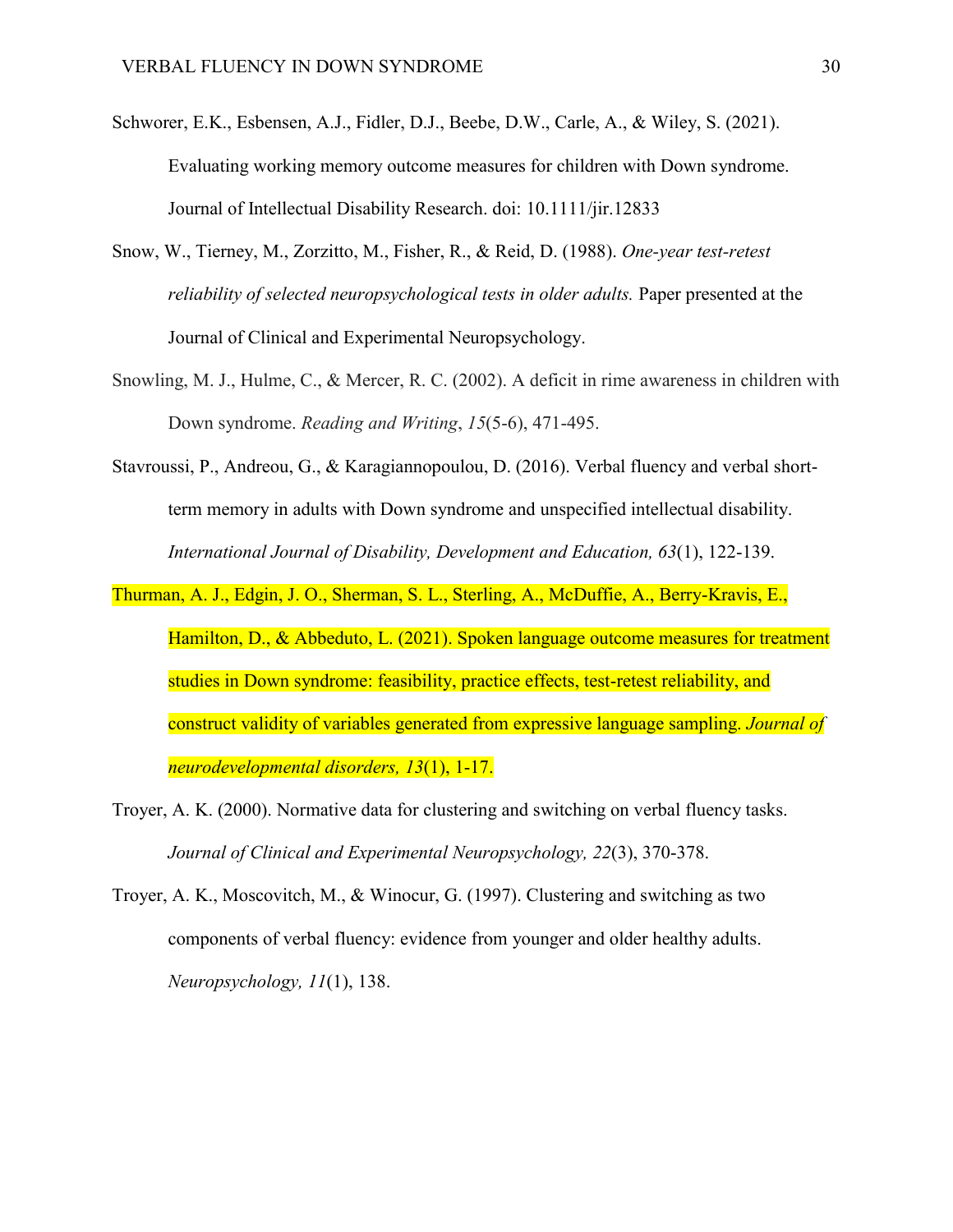- Troyer, A. K., Moscovitch, M., Winocur, G., Leach, L., & Freedman, M. (1998). Clustering and switching on verbal fluency tests in Alzheimer's and Parkinson's disease. *Journal of the International Neuropsychological Society, 4*(2), 137-143.
- Will, E.A., Schworer, E.K., & Esbensen, A.J. (2021) The role of distinct executive functions on adaptive behavior in children and adolescents with Down syndrome. Child Neuropsychology. doi:10.1080/09297049.2021.1917531
- Wilson, E. M., Abbeduto, L., Camarata, S. M., & Shriberg, L. D. (2019). Speech and motor speech disorders and intelligibility in adolescents with Down syndrome. Clinical linguistics & phonetics, 33(8), 790-814.
- Wright, C. A., Kaiser, A. P., Reikowsky, D. I., & Roberts, M. Y. (2013). Effects of a naturalistic sign intervention on expressive language of toddlers with Down syndrome. *Journal of Speech, Language, and Hearing Research*.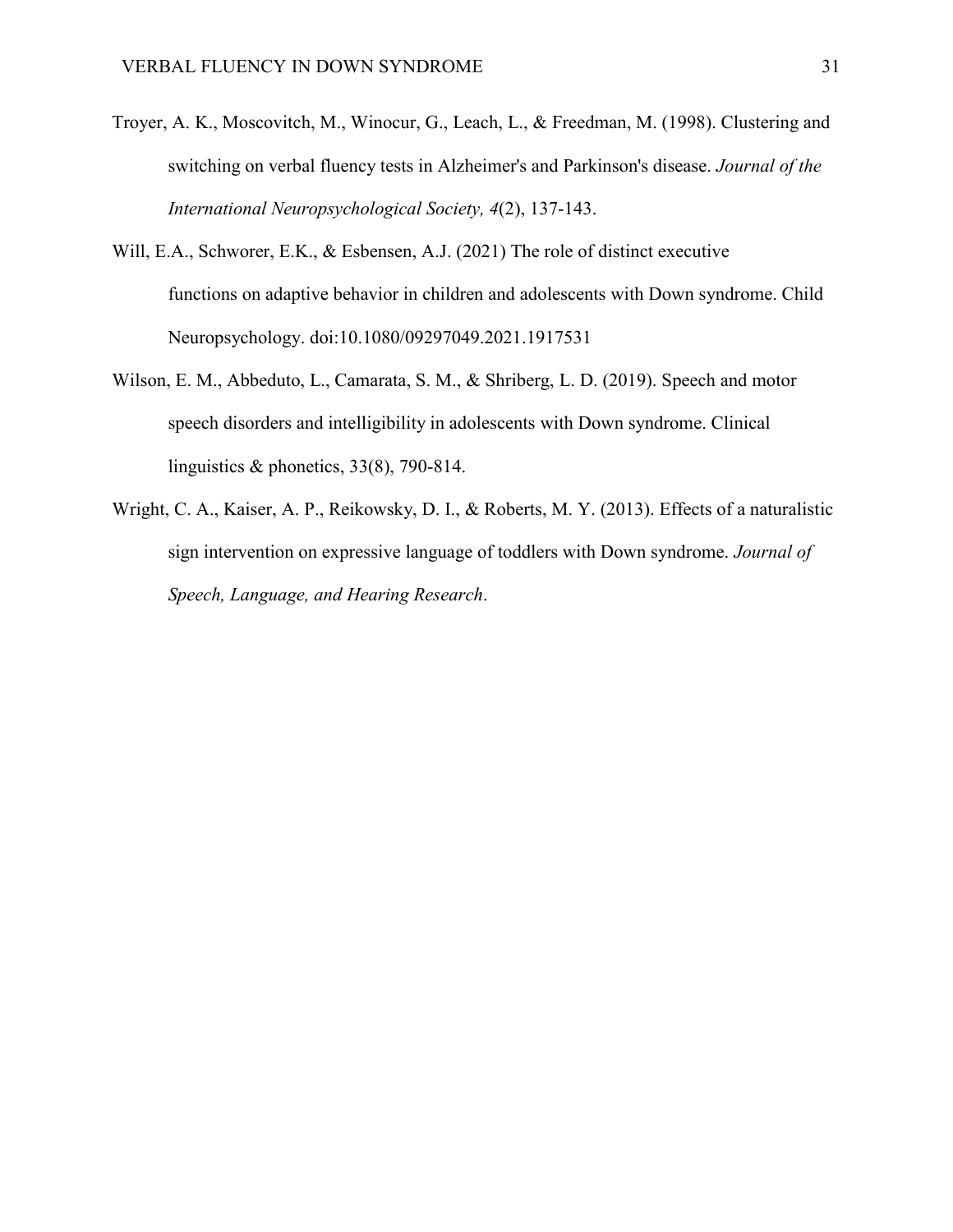|                               | <b>Feasibility n</b> $(\%)$ | Intrusions $n$ $\left(\frac{9}{6}\right)$ | Perseverations n (%) |
|-------------------------------|-----------------------------|-------------------------------------------|----------------------|
| <b>Semantic Trial: Animal</b> | 64 (75.3)                   | 29(34.1)                                  | 47 (55.3)            |
| <b>Semantic Trial: Food</b>   | 63(74.1)                    | 17 (26.9)                                 | 32(50.8)             |
| <b>Phonemic Trial: /B/</b>    | 51 (60.0)                   | 31 (60.8)                                 | 26(51.0)             |
| <b>Phonemic Trial: /T/</b>    | 50 (58.8)                   | 30(60.0)                                  | 25(50.0)             |

Table 1 *Feasibility of the verbal fluency tasks at Time 1 and Time 2, n = 85*

*Note.* Intrusions n = number of participants with intrusions at Time 1, Perseverations n = number of participants with perseverations at Time 1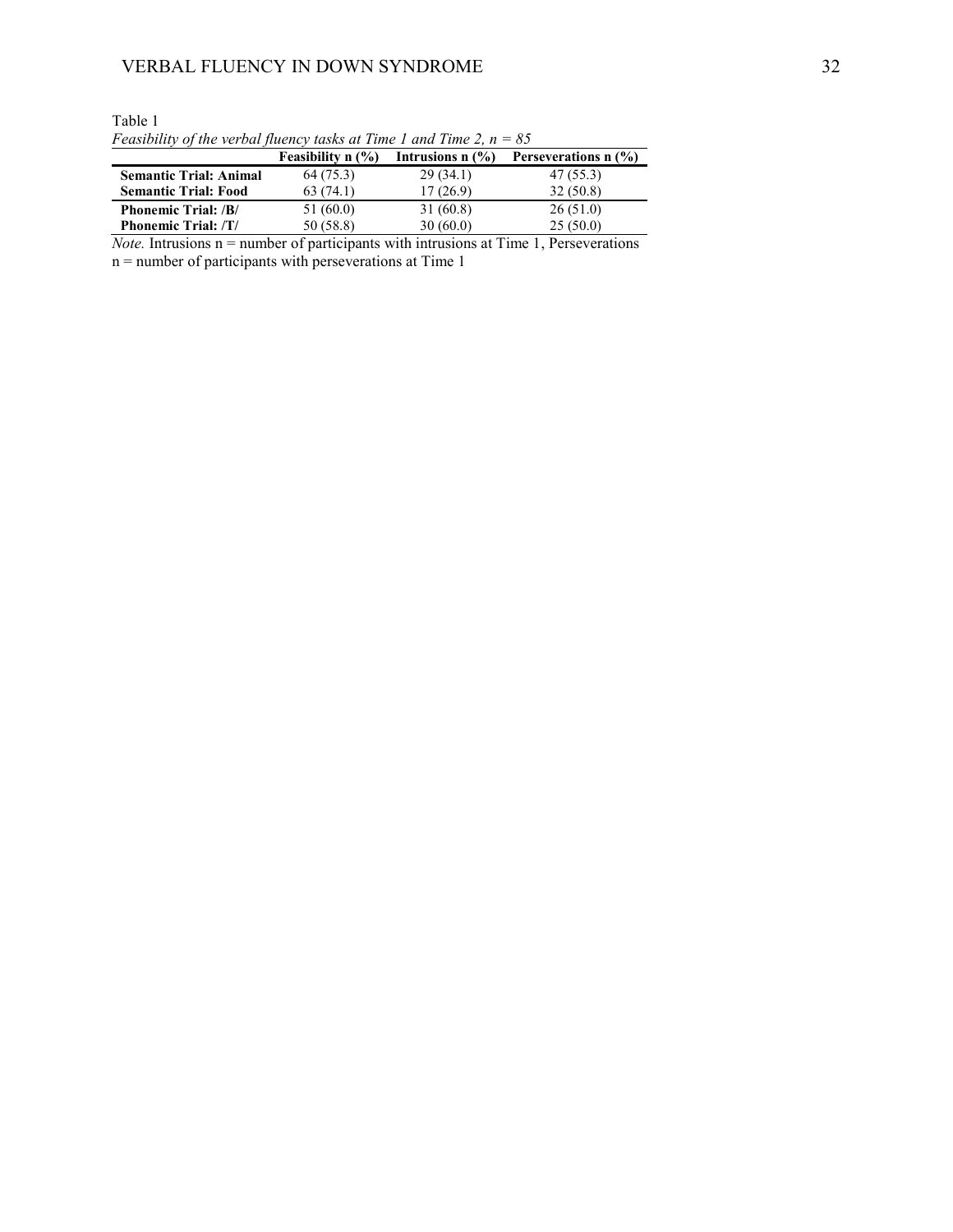|                                                    |             | Median      |             |                 | <b>Sex Diff</b> |          | <b>Correlations</b> |                  |
|----------------------------------------------------|-------------|-------------|-------------|-----------------|-----------------|----------|---------------------|------------------|
|                                                    | Mean (SD)   | (Min, Max)  | <b>Skew</b> | <b>Kurtosis</b> | (t/U)           | Age      | <b>KBIT-2 V</b>     | <b>KBIT-2 NV</b> |
| <b>Semantic Trial: Animal, <math>n = 64</math></b> |             |             |             |                 |                 |          |                     |                  |
| Total correct <sup>r</sup>                         | 8.94(4.42)  | 9.00(1, 20) | .38         | $-.26$          | 1.01            | .23      | $.50**$             | $.52**$          |
| Number of Intrusions $P, U$                        | .80(1.14)   | .00(0,6)    | 2.00        | 5.64            | 446.50          | .00      | $-.02$              | $-.11$           |
| Number of Perseverations $P, U$                    | 2.16(2.21)  | 1.00(0,8)   | 1.07        | .41             | 478.00          | $-.32**$ | $-.14$              | $-.07$           |
| <b>Semantic Trial: Food, <math>n = 63</math></b>   |             |             |             |                 |                 |          |                     |                  |
| Total correct <sup>r</sup>                         | 10.14(4.18) | 9.00(3, 19) | .34         | $-.59$          | $-.10$          | .17      | $.37**$             | $.39**$          |
| Number of Intrusions $P, U$                        | .41(.85)    | .00(0,5)    | 3.08        | 12.75           | 414.50          | .01      | $-.07$              | $-.01$           |
| Number of Perseverations $P, U$                    | 1.21(1.60)  | 1.00(0,7)   | 1.59        | 2.62            | 458.50          | $-.24$   | $-.08$              | $-.15$           |
| <b>Phonemic Trial:</b> / <b>B</b> /, $n = 51$      |             |             |             |                 |                 |          |                     |                  |
| Total correct <sup>r</sup>                         | 5.31(2.21)  | 5.00(2, 12) | .70         | .62             | $-.14$          | $-.10$   | .16                 | $.28*$           |
| Number of Intrusions $P, U$                        | 2.20(2.71)  | 1.00(0,9)   | 1.29        | .60             | 312.50          | .09      | .04                 | $-.12$           |
| Number of Perseverations $P, U$                    | 1.06(1.53)  | 1.00(0,6)   | 1.72        | 2.25            | 255.00          | $-.20$   | $.32*$              | .25              |
| <b>Phonemic Trial:</b> /T/, $n = 50$               |             |             |             |                 |                 |          |                     |                  |
| Total correct <sup>r</sup>                         | 4.90(2.41)  | 5.00(0, 12) | .75         | .35             | .13             | .23      | .12                 | $.41*$           |
| Number of Intrusions $P, U$                        | 2.14(2.72)  | 1.00(0, 11) | 1.50        | .35             | 77.00           | $-.27$   | $-.17$              | $-.03$           |
| Number of Perseverations $P, U$                    | 1.02(1.30)  | .50(0, 5)   | 1.18        | .58             | 72.00           | $-.30$   | .29                 | .18              |

*Table 2. Performance and associations with sex, age, and IQ at Time 1*

*Note.* Sample includes participants who completed the task at Time 1 and Time 2.

\**p<.05*, \*\**p*<.01; *<sup>r</sup> :* bivariate Pearson correlations, <sup>ρ</sup> : Spearman ρ correlations; *U:* Mann Whitney U T-Test*;*

*KBIT-2* = Kaufman Brief Intelligence Test, second edition; KBIT-2 V = KBIT-2 Verbal raw score, KBIT-2 NV = KBIT-2 Nonverbal raw score.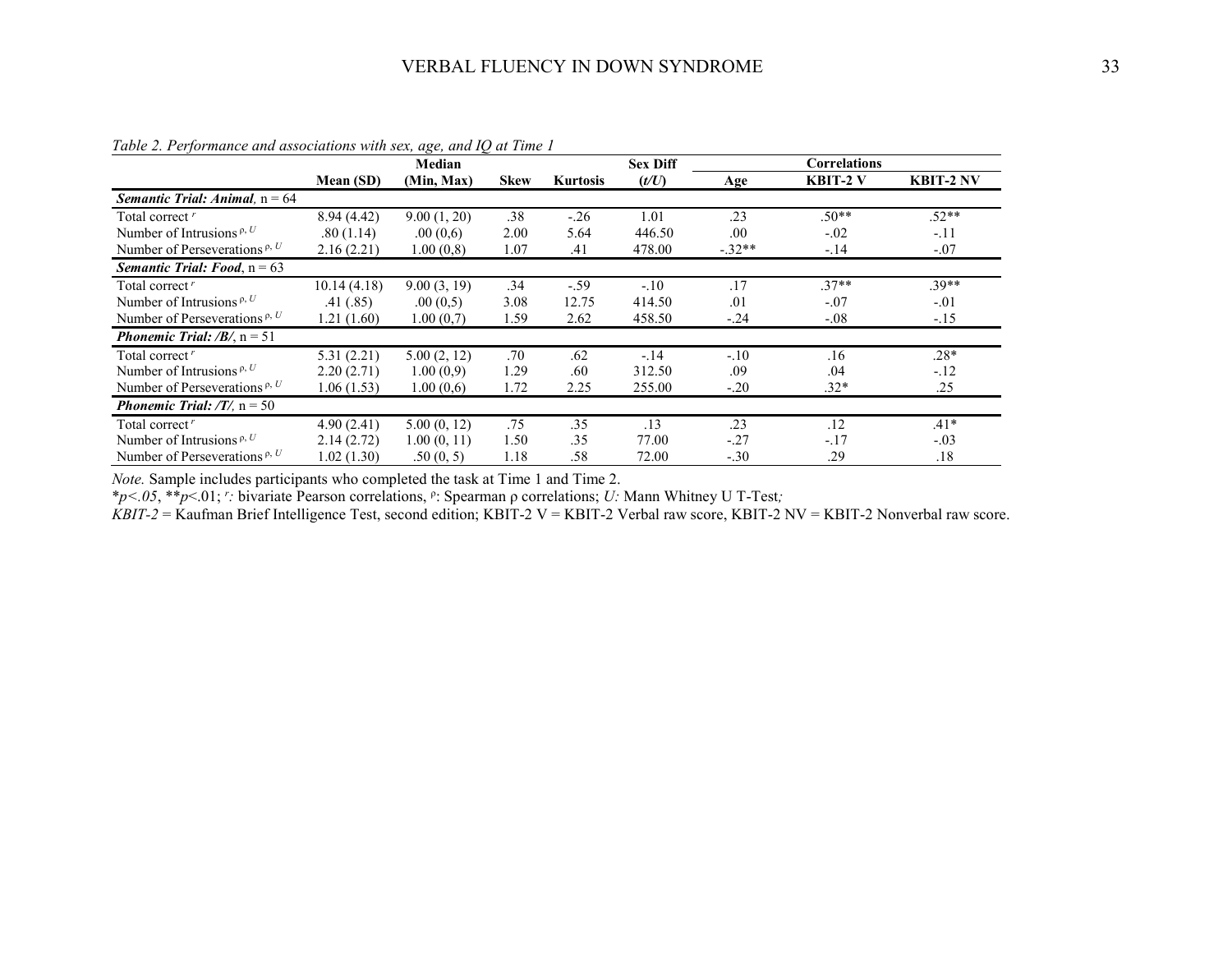Table 3.

|                                                    | Examination of test-retest reliability and practice effects |            |                   |         |           |            |  |  |
|----------------------------------------------------|-------------------------------------------------------------|------------|-------------------|---------|-----------|------------|--|--|
|                                                    | Time 1                                                      | Time 2     | Mean              |         |           |            |  |  |
|                                                    | Mean (SD)                                                   | Mean (SD)  | <b>Difference</b> | t       | Cohen's d | <b>ICC</b> |  |  |
| <b>Semantic Trial: Animal, <math>n = 64</math></b> |                                                             |            |                   |         |           |            |  |  |
| <b>Total correct</b>                               | 8.94(4.42)                                                  | 8.50(4.19) | .44               | 1.10    | .10       | .72        |  |  |
| <b>Number of Intrusions</b>                        | .80(1.14)                                                   | .89(1.49)  | $-.09$            | $-.49$  | .07       | .34        |  |  |
| <b>Number of Perseverations</b>                    | 2.16(2.21)                                                  | 2.08(1.99) | .08               | .28     | .04       | .62        |  |  |
| <b>Semantic Trial: Food, <math>n = 63</math></b>   |                                                             |            |                   |         |           |            |  |  |
| <b>Total correct</b>                               | 10.14(4.18)                                                 | 9.46(4.46) | .68               | 1.80    | .16       | .75        |  |  |
| <b>Number of Intrusions</b>                        | .41(.85)                                                    | .48(.64)   | $-.07$            | $-.61$  | .09       | .41        |  |  |
| <b>Number of Perseverations</b>                    | 1.21(1.60)                                                  | 1.63(1.64) | .42               | $-2.06$ | .26       | .47        |  |  |
| <b>Phonemic Trial:</b> / <b>B</b> /, $n = 51$      |                                                             |            |                   |         |           |            |  |  |
| <b>Total correct</b>                               | 5.38(2.18)                                                  | 5.20(2.41) | .18               | .51     | .08       | .42        |  |  |
| <b>Number of Intrusions</b>                        | 2.18(2.74)                                                  | 1.96(2.47) | .22               | .59     | .08       | .49        |  |  |
| <b>Number of Perseverations</b>                    | 1.00(1.49)                                                  | 1.56(2.60) | $-.56$            | $-1.57$ | .27       | .29        |  |  |
| <b>Phonemic Trial:</b> $/T$ , n = 50               |                                                             |            |                   |         |           |            |  |  |
| <b>Total correct</b>                               | 4.90(2.41)                                                  | 4.90(2.65) | .00.              | .00.    | .00.      | .60        |  |  |
| <b>Number of Intrusions</b>                        | 2.14(2.72)                                                  | 1.96(2.76) | .18               | .57     | .07       | .67        |  |  |
| <b>Number of Perseverations</b>                    | 1.02(1.30)                                                  | 1.06(2.24) | $-.04$            | $-.12$  | .02       | .37        |  |  |

*Examination of test-retest reliability and practice effects* 

*Note.* Sample includes participants who completed the task at Time 1 and Time 2.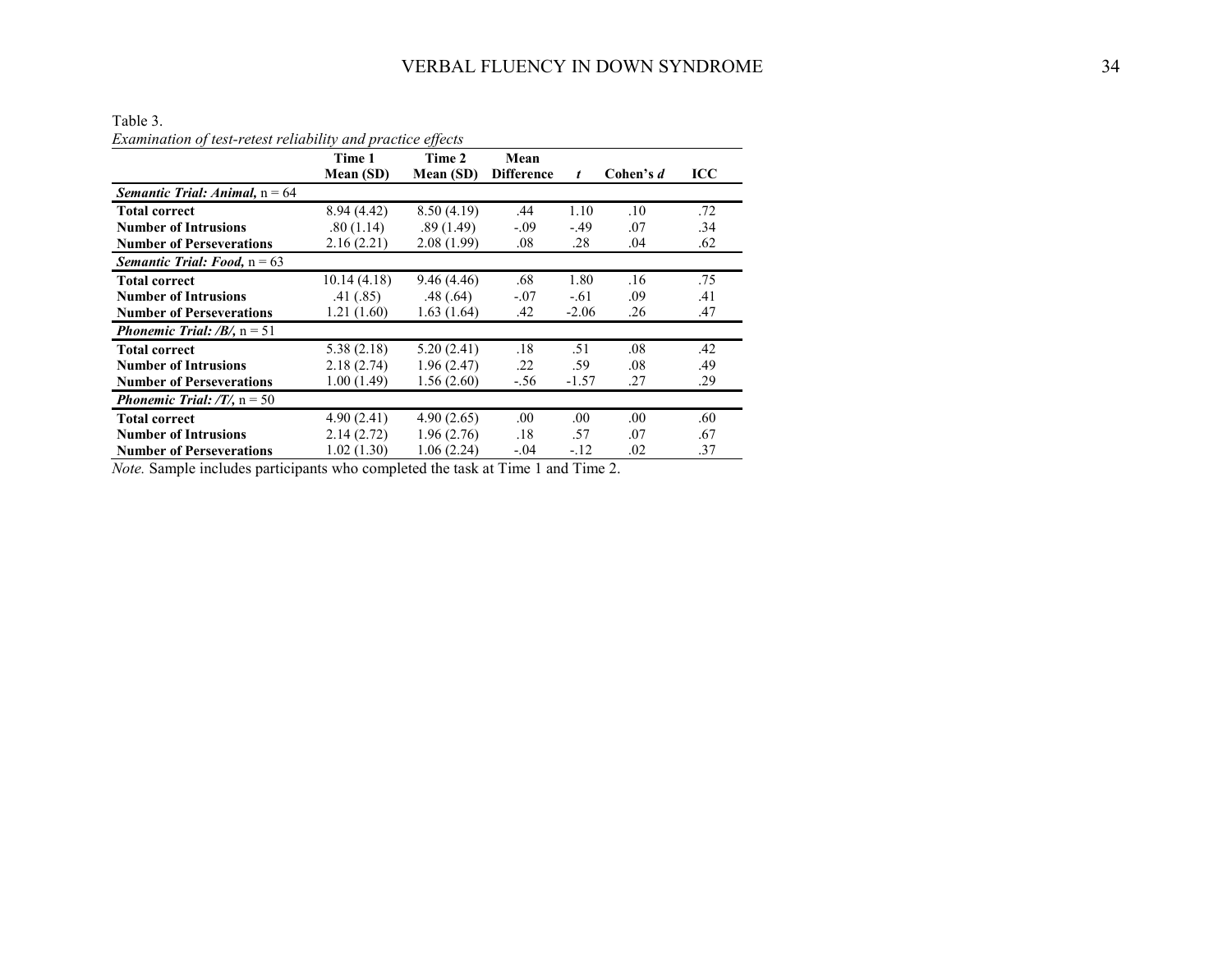Table 4. *Sensitivity and specificity benchmarks for semantic and phonemic verbal fluency trials* 

|                                              | <b>Semantic Trials</b>     |     | <b>Phonemic Trials</b> |             |  |
|----------------------------------------------|----------------------------|-----|------------------------|-------------|--|
|                                              | Specificity<br>Sensitivity |     | Sensitivity            | Specificity |  |
| No FSIQ restriction (age $> 10$ , $n = 63$ ) | 92%                        | 51% | $92\%$                 | 51%         |  |
| Age and FSIQ above 40 $(n=29)$               | 43%                        | 91% | 50%                    | 89%         |  |
| Age and FSIQ above 45 $(n=18)$               | 25%                        | 91% | 30%                    | 91%         |  |
| Age and FSIQ above 50 $(n = 12)$             | 17%                        | 95% | 20%                    | 94%         |  |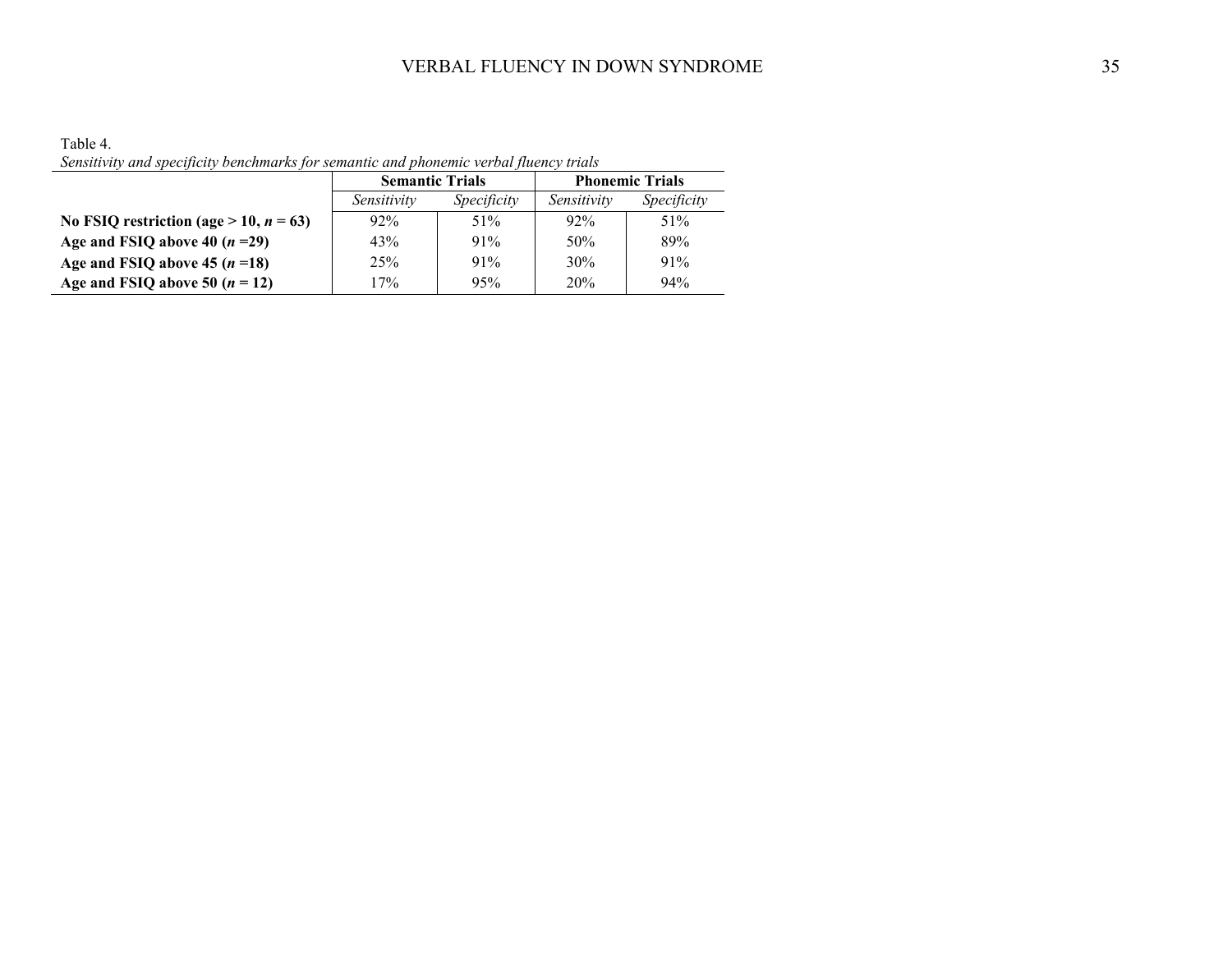# VERBAL FLUENCY IN DOWN SYNDROME 36

Table 5. *Feasibility of the verbal fluency tasks for participants 10 years and older at Time 1 and Time 2, n = 63*

|                               | <b>Feasibility n</b> $(\%)$ | Intrusions $n$ $\left(\frac{9}{6}\right)$ | Perseverations $n$ (%) |
|-------------------------------|-----------------------------|-------------------------------------------|------------------------|
| <b>Semantic Trial: Animal</b> | 53 (84.1)                   | 25(47.2)                                  | 38 (71.7)              |
| <b>Semantic Trial: Food</b>   | 53 (84.1)                   | 17(32.1)                                  | 24(45.3)               |
| <b>Phonemic Trial: /B/</b>    | 46(73.0)                    | 28 (60.9)                                 | 24(52.2)               |
| <b>Phonemic Trial: /T/</b>    | 46(73.0)                    | 27(658.7)                                 | 23(50.0)               |

*Note.* Intrusions n = number of participants with intrusions at Time 1, Perseverations n = number of participants with perseverations at Time 1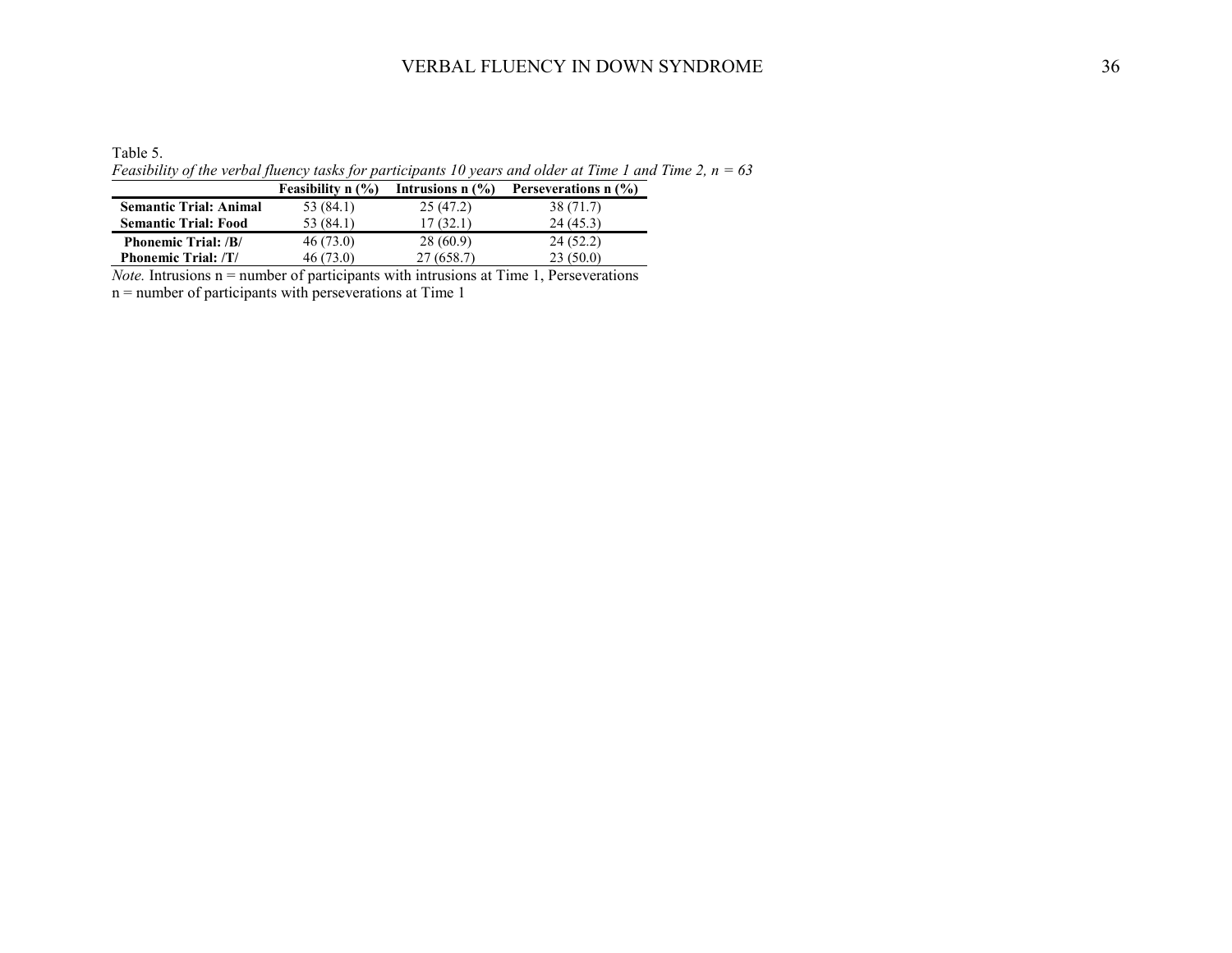Table 6.

| lable 6.                                                                                        |             |                  |                   |         |                  |            |
|-------------------------------------------------------------------------------------------------|-------------|------------------|-------------------|---------|------------------|------------|
| Examination of test-retest reliability and practice effects for participants 10 years and older |             |                  |                   |         |                  |            |
|                                                                                                 | Time 1      | Time 2           | Mean              |         | Cohen's          |            |
|                                                                                                 | Mean (SD)   | <b>Mean (SD)</b> | <b>Difference</b> | t       | $\boldsymbol{d}$ | <b>ICC</b> |
| <b>Semantic Trial: Animal, <math>n = 53</math></b>                                              |             |                  |                   |         |                  |            |
| <b>Total correct</b>                                                                            | 9.62(4.31)  | 9.00(4.18)       | .62               | 1.43    | .15              | .72        |
| <b>Number of Intrusions</b>                                                                     | .87(1.21)   | .92(1.59)        | $-.06$            | $-.26$  | .04              | .36        |
| <b>Number of Perseverations</b>                                                                 | 1.94(2.03)  | 2.08(2.07)       | $-.13$            | $-.43$  | .07              | .40        |
| <b>Semantic Trial: Food, <math>n = 53</math></b>                                                |             |                  |                   |         |                  |            |
| <b>Total correct</b>                                                                            | 10.66(4.10) | 10.28(4.32)      | .38               | .89     | .09              | .73        |
| <b>Number of Intrusions</b>                                                                     | .49(.91)    | .47(.67)         | .02               | .16     | .03              | .45        |
| <b>Number of Perseverations</b>                                                                 | .98(1.4)    | 1.53(1.59)       | $-.55$            | $-2.4$  | .37              | .52        |
| <b>Phonemic Trial:</b> / <b>B</b> /, $n = 46$                                                   |             |                  |                   |         |                  |            |
| <b>Total correct</b>                                                                            | 5.41(2.25)  | 5.26(2.44)       | .15               | .41     | .06              | .42        |
| <b>Number of Intrusions</b>                                                                     | 2.22(2.80)  | 2.02(2.55)       | .20               | .49     | .07              | .50        |
| <b>Number of Perseverations</b>                                                                 | 1.02(1.53)  | 1.67(2.68)       | $-.65$            | $-1.71$ | .30              | .29        |
| <b>Phonemic Trial:</b> /T/, $n = 46$                                                            |             |                  |                   |         |                  |            |
| <b>Total correct</b>                                                                            | 5.09(2.39)  | 4.98 (2.72)      | .11               | .32     | .04              | .59        |
| <b>Number of Intrusions</b>                                                                     | 2.20(2.81)  | 2.07(2.85)       | .13               | .35     | .05              | .69        |
| <b>Number of Perseverations</b>                                                                 | 1.04(1.33)  | .96(2.25)        | .09               | .40     | .04              | .28        |

*Note.* Sample includes participants who completed the task at Time 1 and Time 2.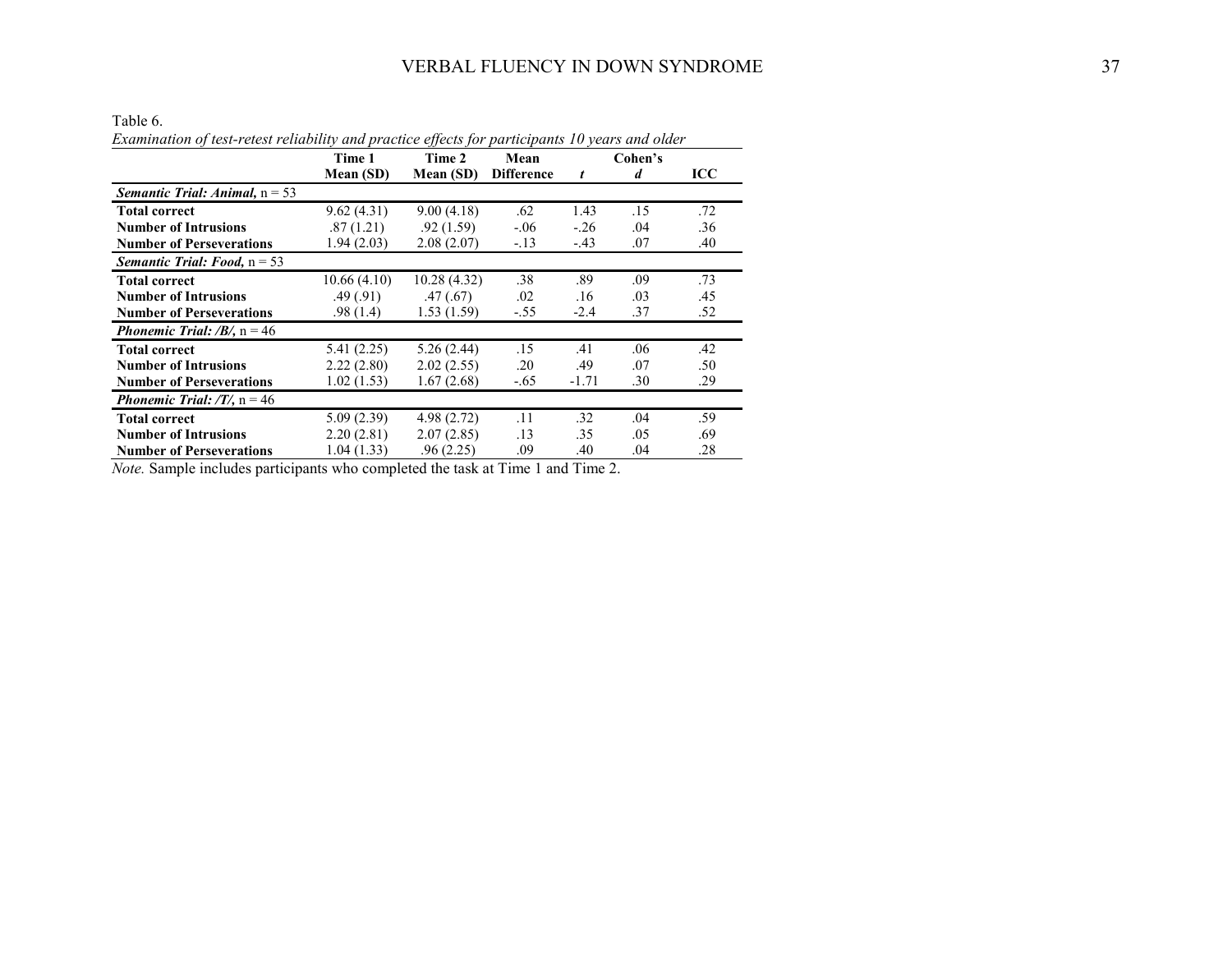|                                  | <b>Minimal</b><br>floor effects | Feasibility | <b>Test-retest</b> | <b>Negligible</b><br>practice effects |
|----------------------------------|---------------------------------|-------------|--------------------|---------------------------------------|
| Total sample, $n = 85$           |                                 |             |                    |                                       |
| <b>Semantic Trial: Animal</b>    |                                 |             |                    |                                       |
| <b>Semantic Trial: Food</b>      |                                 |             |                    |                                       |
| <b>Phonemic Trial: /B/</b>       |                                 |             |                    |                                       |
| <b>Phonemic Trial: /T/</b>       |                                 |             |                    |                                       |
| $>10$ -year-old sample, $n = 63$ |                                 |             |                    |                                       |
| <b>Semantic Trial: Animal</b>    |                                 |             |                    |                                       |
| <b>Semantic Trial: Food</b>      |                                 |             |                    |                                       |
| <b>Phonemic Trial: /B/</b>       |                                 |             |                    |                                       |
| <b>Phonemic Trial: /T/</b>       |                                 |             |                    |                                       |
|                                  |                                 |             |                    |                                       |

Table 7. *Summary of reported subtest quality based on a priori criteria*

+ indicates study criterion met:  $\leq 20\%$  floor effects,  $\geq 80\%$  feasibility,  $\geq .75$  test-restest ICC, small and non-

significant practice effects; – indicates study criterion not met:  $\geq 20\%$  floor effects, < 80% feasibility, < .75 test-retest ICC, medium/large and significant practice effects.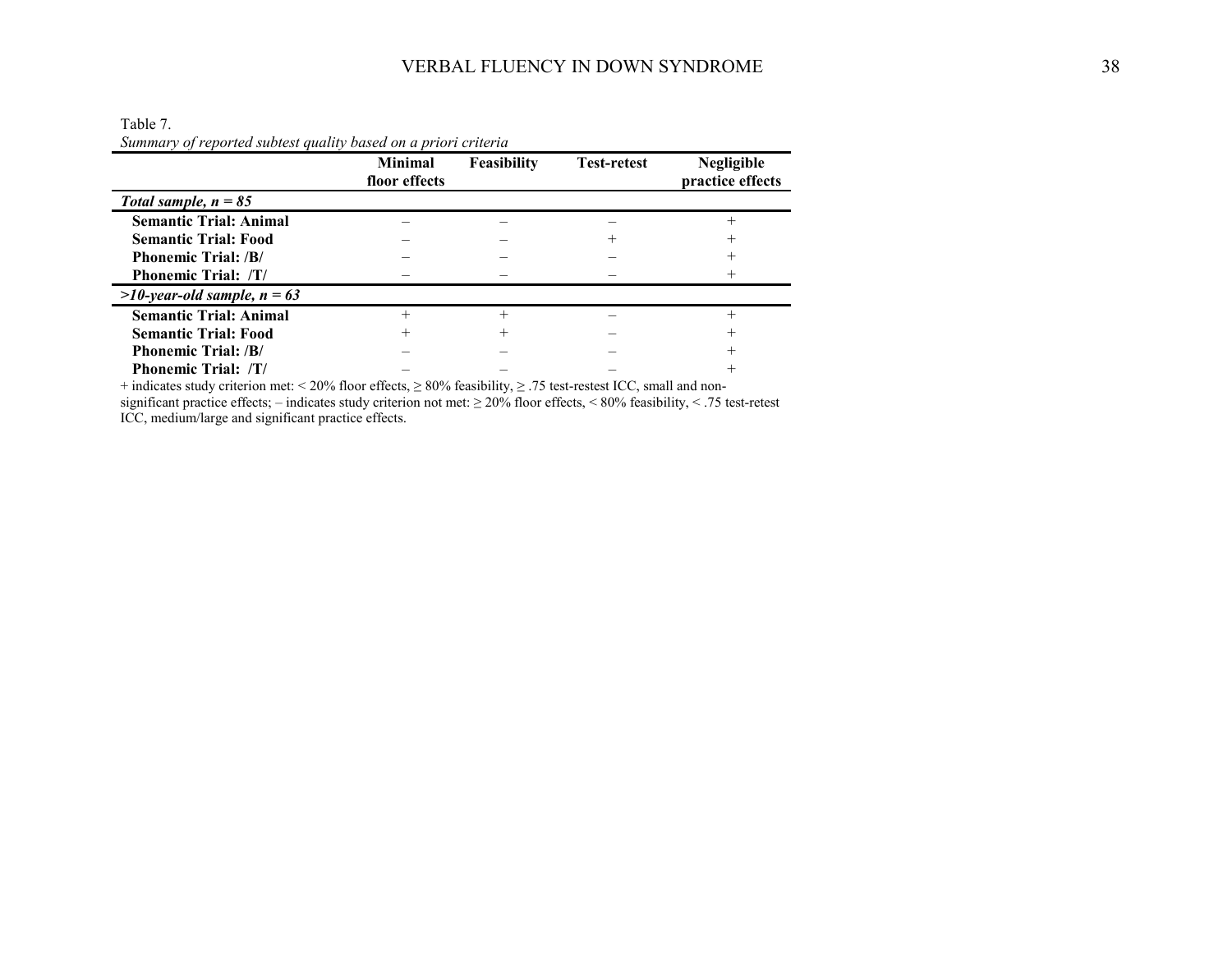# VERBAL FLUENCY IN DOWN SYNDROME 39